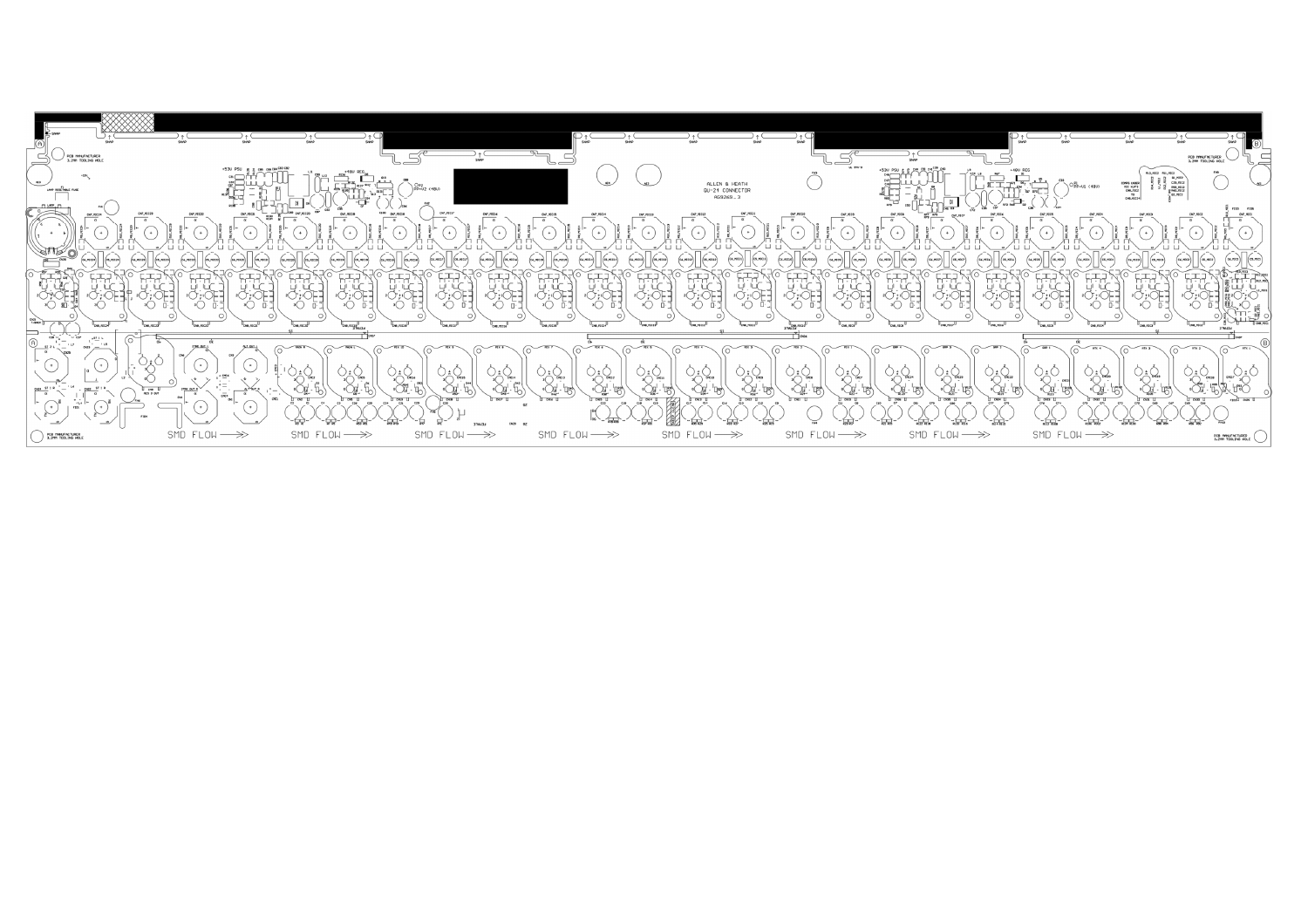| Designator     | Description                               |
|----------------|-------------------------------------------|
| C1             | CAPACITOR ELECTROLYTIC 100uF 25V (AF0221) |
| C <sub>2</sub> | CAPACITOR ELECTROLYTIC 100uF 25V (AF0221) |
| C <sub>3</sub> | CAPACITOR ELECTROLYTIC 100uF 25V (AF0221) |
| C4             | CAPACITOR ELECTROLYTIC 100uF 25V (AF0221) |
| C5 MIC1        | CAPACITOR ELECTROLYTIC 47uF 63V (AF0217)  |
| C5_MIC2        | CAPACITOR ELECTROLYTIC 47uF 63V (AF0217)  |
| C5_MIC3        | CAPACITOR ELECTROLYTIC 47uF 63V (AF0217)  |
| C5_MIC4        | CAPACITOR ELECTROLYTIC 47uF 63V (AF0217)  |
| C5_MIC5        | CAPACITOR ELECTROLYTIC 47uF 63V (AF0217)  |
| C5_MIC6        | CAPACITOR ELECTROLYTIC 47uF 63V (AF0217)  |
| C5_MIC7        | CAPACITOR ELECTROLYTIC 47uF 63V (AF0217)  |
| C5_MIC8        | CAPACITOR ELECTROLYTIC 47uF 63V (AF0217)  |
| C5_MIC9        | CAPACITOR ELECTROLYTIC 47uF 63V (AF0217)  |
| C5_MIC10       | CAPACITOR ELECTROLYTIC 47uF 63V (AF0217)  |
| C5_MIC11       | CAPACITOR ELECTROLYTIC 47uF 63V (AF0217)  |
| C5_MIC12       | CAPACITOR ELECTROLYTIC 47uF 63V (AF0217)  |
| C5_MIC13       | CAPACITOR ELECTROLYTIC 47uF 63V (AF0217)  |
| C5_MIC14       | CAPACITOR ELECTROLYTIC 47uF 63V (AF0217)  |
| C5_MIC15       | CAPACITOR ELECTROLYTIC 47uF 63V (AF0217)  |
| C5_MIC16       | CAPACITOR ELECTROLYTIC 47uF 63V (AF0217)  |
| C5_MIC17       | CAPACITOR ELECTROLYTIC 47uF 63V (AF0217)  |
| C5 MIC18       | CAPACITOR ELECTROLYTIC 47uF 63V (AF0217)  |
| C5_MIC19       | CAPACITOR ELECTROLYTIC 47uF 63V (AF0217)  |
| C5_MIC20       | CAPACITOR ELECTROLYTIC 47uF 63V (AF0217)  |
| C5_MIC21       | CAPACITOR ELECTROLYTIC 47uF 63V (AF0217)  |
| C5_MIC22       | CAPACITOR ELECTROLYTIC 47uF 63V (AF0217)  |
| C5 MIC23       | CAPACITOR ELECTROLYTIC 47uF 63V (AF0217)  |
| C5 MIC24       | CAPACITOR ELECTROLYTIC 47uF 63V (AF0217)  |
| C6_MIC1        | CAPACITOR ELECTROLYTIC 47uF 63V (AF0217)  |
| C6_MIC2        | CAPACITOR ELECTROLYTIC 47uF 63V (AF0217)  |
| C6_MIC3        | CAPACITOR ELECTROLYTIC 47uF 63V (AF0217)  |
| C6_MIC4        | CAPACITOR ELECTROLYTIC 47uF 63V (AF0217)  |
| C6_MIC5        | CAPACITOR ELECTROLYTIC 47uF 63V (AF0217)  |
| C6_MIC6        | CAPACITOR ELECTROLYTIC 47uF 63V (AF0217)  |
| C6_MIC7        | CAPACITOR ELECTROLYTIC 47uF 63V (AF0217)  |
| C6_MIC8        | CAPACITOR ELECTROLYTIC 47uF 63V (AF0217)  |
| C6_MIC9        | CAPACITOR ELECTROLYTIC 47uF 63V (AF0217)  |
| C6_MIC10       | CAPACITOR ELECTROLYTIC 47uF 63V (AF0217)  |
| C6_MIC11       | CAPACITOR ELECTROLYTIC 47uF 63V (AF0217)  |
| C6_MIC12       | CAPACITOR ELECTROLYTIC 47uF 63V (AF0217)  |
| C6_MIC13       | CAPACITOR ELECTROLYTIC 47uF 63V (AF0217)  |
| C6_MIC14       | CAPACITOR ELECTROLYTIC 47uF 63V (AF0217)  |
| C6_MIC15       | CAPACITOR ELECTROLYTIC 47uF 63V (AF0217)  |
| C6_MIC16       | CAPACITOR ELECTROLYTIC 47uF 63V (AF0217)  |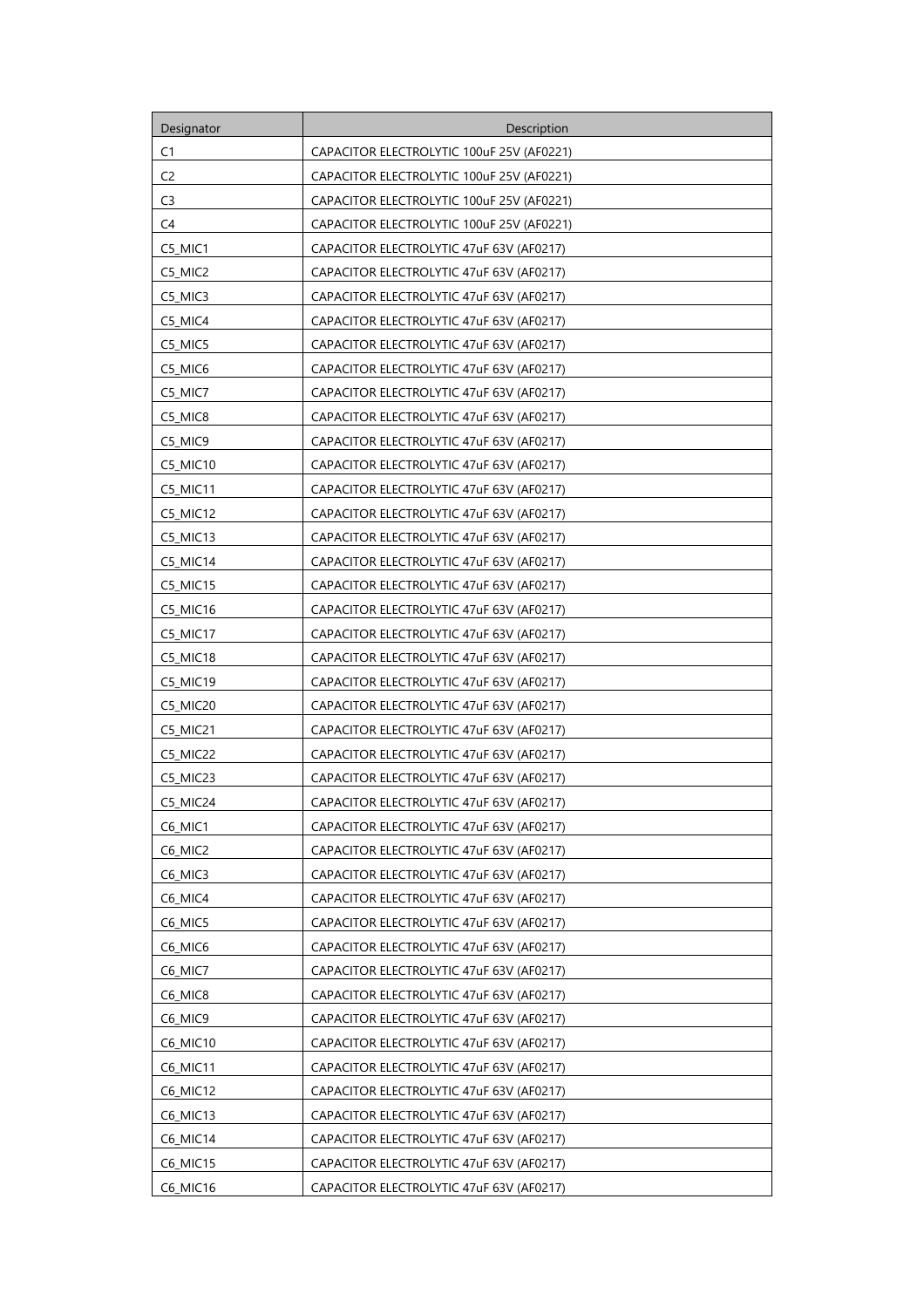| C6_MIC17        | CAPACITOR ELECTROLYTIC 47uF 63V (AF0217)  |
|-----------------|-------------------------------------------|
| C6_MIC18        | CAPACITOR ELECTROLYTIC 47uF 63V (AF0217)  |
| C6_MIC19        | CAPACITOR ELECTROLYTIC 47uF 63V (AF0217)  |
| <b>C6 MIC20</b> | CAPACITOR ELECTROLYTIC 47uF 63V (AF0217)  |
| C6_MIC21        | CAPACITOR ELECTROLYTIC 47uF 63V (AF0217)  |
| C6_MIC22        | CAPACITOR ELECTROLYTIC 47uF 63V (AF0217)  |
| C6_MIC23        | CAPACITOR ELECTROLYTIC 47uF 63V (AF0217)  |
| <b>C6 MIC24</b> | CAPACITOR ELECTROLYTIC 47uF 63V (AF0217)  |
| C7              | CAPACITOR ELECTROLYTIC 100uF 25V (AF0221) |
| C8              | CAPACITOR ELECTROLYTIC 100uF 25V (AF0221) |
| C <sub>9</sub>  | CAPACITOR ELECTROLYTIC 100uF 25V (AF0221) |
| C10             | CAPACITOR ELECTROLYTIC 100uF 25V (AF0221) |
| C11             | CAPACITOR ELECTROLYTIC 100uF 25V (AF0221) |
| C12             | CAPACITOR ELECTROLYTIC 100uF 25V (AF0221) |
| C13             | CAPACITOR ELECTROLYTIC 100uF 25V (AF0221) |
| C <sub>14</sub> | CAPACITOR ELECTROLYTIC 100uF 25V (AF0221) |
| C15             | CAPACITOR ELECTROLYTIC 100uF 25V (AF0221) |
| C16             | CAPACITOR ELECTROLYTIC 100uF 25V (AF0221) |
| C <sub>17</sub> | CAPACITOR ELECTROLYTIC 100uF 25V (AF0221) |
| C18             | CAPACITOR ELECTROLYTIC 100uF 25V (AF0221) |
| C19             | CAPACITOR ELECTROLYTIC 100uF 25V (AF0221) |
| C <sub>20</sub> | CAPACITOR ELECTROLYTIC 100uF 25V (AF0221) |
| C <sub>21</sub> | CAPACITOR ELECTROLYTIC 100uF 25V (AF0221) |
| C <sub>22</sub> | CAPACITOR ELECTROLYTIC 100uF 25V (AF0221) |
| C <sub>23</sub> | CAPACITOR ELECTROLYTIC 100uF 25V (AF0221) |
| C <sub>24</sub> | CAPACITOR ELECTROLYTIC 100uF 25V (AF0221) |
| C <sub>25</sub> | CAPACITOR ELECTROLYTIC 100uF 25V (AF0221) |
| C <sub>26</sub> | CAPACITOR ELECTROLYTIC 100uF 25V (AF0221) |
| C <sub>27</sub> | CAPACITOR ELECTROLYTIC 47uF 63V (AF0217)  |
| C <sub>28</sub> | CAPACITOR ELECTROLYTIC 47uF 63V (AF0217)  |
| C29_MIC1        | CAPACITOR CERAMIC SMD1210 1U 50V (AF5885) |
| C29_MIC2        | CAPACITOR CERAMIC SMD1210 1U 50V (AF5885) |
| <b>C29 MIC3</b> | CAPACITOR CERAMIC SMD1210 1U 50V (AF5885) |
| C29 MIC4        | CAPACITOR CERAMIC SMD1210 1U 50V (AF5885) |
| C29_MIC5        | CAPACITOR CERAMIC SMD1210 1U 50V (AF5885) |
| C29_MIC6        | CAPACITOR CERAMIC SMD1210 1U 50V (AF5885) |
| C29_MIC7        | CAPACITOR CERAMIC SMD1210 1U 50V (AF5885) |
| C29_MIC8        | CAPACITOR CERAMIC SMD1210 1U 50V (AF5885) |
| C29_MIC9        | CAPACITOR CERAMIC SMD1210 1U 50V (AF5885) |
| C29_MIC10       | CAPACITOR CERAMIC SMD1210 1U 50V (AF5885) |
| C29_MIC11       | CAPACITOR CERAMIC SMD1210 1U 50V (AF5885) |
| C29_MIC12       | CAPACITOR CERAMIC SMD1210 1U 50V (AF5885) |
| C29_MIC13       | CAPACITOR CERAMIC SMD1210 1U 50V (AF5885) |
| C29_MIC14       | CAPACITOR CERAMIC SMD1210 1U 50V (AF5885) |
| C29_MIC15       | CAPACITOR CERAMIC SMD1210 1U 50V (AF5885) |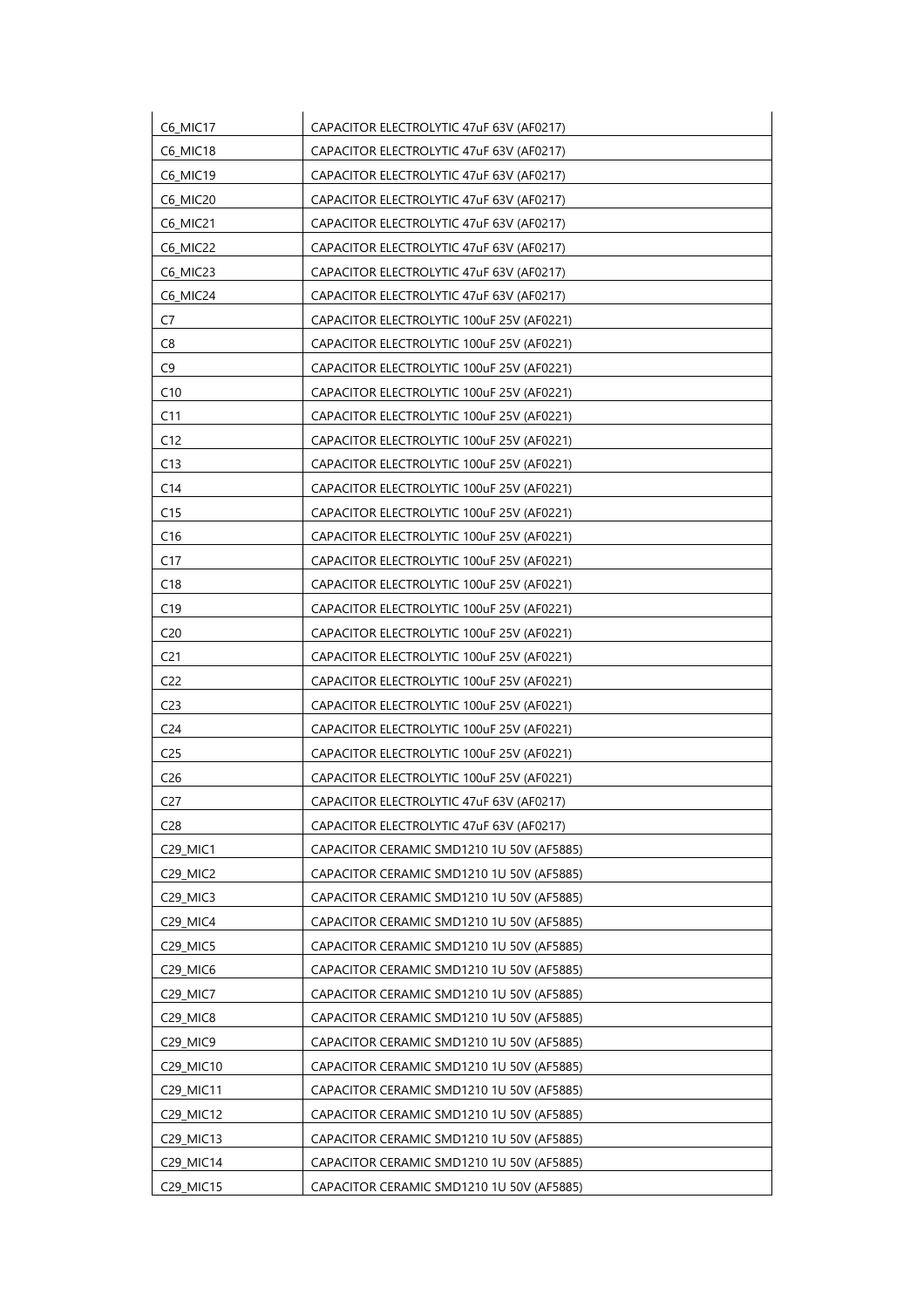| C29_MIC16                         | CAPACITOR CERAMIC SMD1210 1U 50V (AF5885)           |
|-----------------------------------|-----------------------------------------------------|
| C29_MIC17                         | CAPACITOR CERAMIC SMD1210 1U 50V (AF5885)           |
| C29_MIC18                         | CAPACITOR CERAMIC SMD1210 1U 50V (AF5885)           |
| C29_MIC19                         | CAPACITOR CERAMIC SMD1210 1U 50V (AF5885)           |
| C29_MIC20                         | CAPACITOR CERAMIC SMD1210 1U 50V (AF5885)           |
| C29_MIC21                         | CAPACITOR CERAMIC SMD1210 1U 50V (AF5885)           |
| C29_MIC22                         | CAPACITOR CERAMIC SMD1210 1U 50V (AF5885)           |
| C29_MIC23                         | CAPACITOR CERAMIC SMD1210 1U 50V (AF5885)           |
| C29_MIC24                         | CAPACITOR CERAMIC SMD1210 1U 50V (AF5885)           |
| C <sub>30</sub> _MIC <sub>1</sub> | CAPACITOR POLYESTER 100NF 63V 10% (AF0571)          |
| C30_MIC2                          | CAPACITOR POLYESTER 100NF 63V 10% (AF0571)          |
| C30_MIC3                          | CAPACITOR POLYESTER 100NF 63V 10% (AF0571)          |
| C <sub>30</sub> MIC <sub>4</sub>  | CAPACITOR POLYESTER 100NF 63V 10% (AF0571)          |
| C <sub>30</sub> MIC <sub>5</sub>  | CAPACITOR POLYESTER 100NF 63V 10% (AF0571)          |
| C <sub>30</sub> MIC <sub>6</sub>  | CAPACITOR POLYESTER 100NF 63V 10% (AF0571)          |
| C <sub>30</sub> MIC <sub>7</sub>  | CAPACITOR POLYESTER 100NF 63V 10% (AF0571)          |
| C30_MIC8                          | CAPACITOR POLYESTER 100NF 63V 10% (AF0571)          |
| C30_MIC9                          | CAPACITOR POLYESTER 100NF 63V 10% (AF0571)          |
| C30_MIC10                         | CAPACITOR POLYESTER 100NF 63V 10% (AF0571)          |
| C30_MIC11                         | CAPACITOR POLYESTER 100NF 63V 10% (AF0571)          |
| C30_MIC12                         | CAPACITOR POLYESTER 100NF 63V 10% (AF0571)          |
| C30_MIC13                         | CAPACITOR POLYESTER 100NF 63V 10% (AF0571)          |
| C30_MIC14                         | CAPACITOR POLYESTER 100NF 63V 10% (AF0571)          |
| C30_MIC15                         | CAPACITOR POLYESTER 100NF 63V 10% (AF0571)          |
| C30_MIC16                         | CAPACITOR POLYESTER 100NF 63V 10% (AF0571)          |
| C30 MIC17                         | CAPACITOR POLYESTER 100NF 63V 10% (AF0571)          |
| C30_MIC18                         | CAPACITOR POLYESTER 100NF 63V 10% (AF0571)          |
| C30_MIC19                         | CAPACITOR POLYESTER 100NF 63V 10% (AF0571)          |
| C30_MIC20                         | CAPACITOR POLYESTER 100NF 63V 10% (AF0571)          |
| C30_MIC21                         | CAPACITOR POLYESTER 100NF 63V 10% (AF0571)          |
| C30_MIC22                         | CAPACITOR POLYESTER 100NF 63V 10% (AF0571)          |
| C30_MIC23                         | CAPACITOR POLYESTER 100NF 63V 10% (AF0571)          |
| C30_MIC24                         | CAPACITOR POLYESTER 100NF 63V 10% (AF0571)          |
| C <sub>31</sub>                   | CAPACITOR CERAMIC SMD1210 1U 50V (AF5885)           |
| C32                               | CAPACITOR POLYESTER 100NF 63V 10% (AF0571)          |
| C <sub>33</sub>                   | CAPACITOR ELECTROLYTIC 47uF 63V (AF0217)            |
| C <sub>34</sub>                   | CAPACITOR ELECTROLYTIC 1uF 63V (AF0210)             |
| C <sub>35</sub>                   | CAPACITOR MULTILAYER CERAMIC 100NF 100V (AF2689)    |
| C36                               | CAPACITOR CERAMIC SMD0805 100N 50V (AF2851)         |
| C <sub>37</sub>                   | CAPACITOR ELECTROLYTIC 47uF 63V (AF0217)            |
| C38                               | CAPACITOR ELECTROLYTIC 10uF 50V (AF0214)            |
| C <sub>39</sub>                   | CAPACITOR CERAMIC SMD1206 10UF X5R 25V 10% (AF8942) |
| C40                               | CAPACITOR CERAMIC SMD1206 10UF X5R 25V 10% (AF8942) |
| C <sub>41</sub>                   | CAPACITOR CERAMIC SMD0805 100N 50V (AF2851)         |
| C42                               | CAPACITOR ELECTROLYTIC 47uF 63V (AF0217)            |
|                                   |                                                     |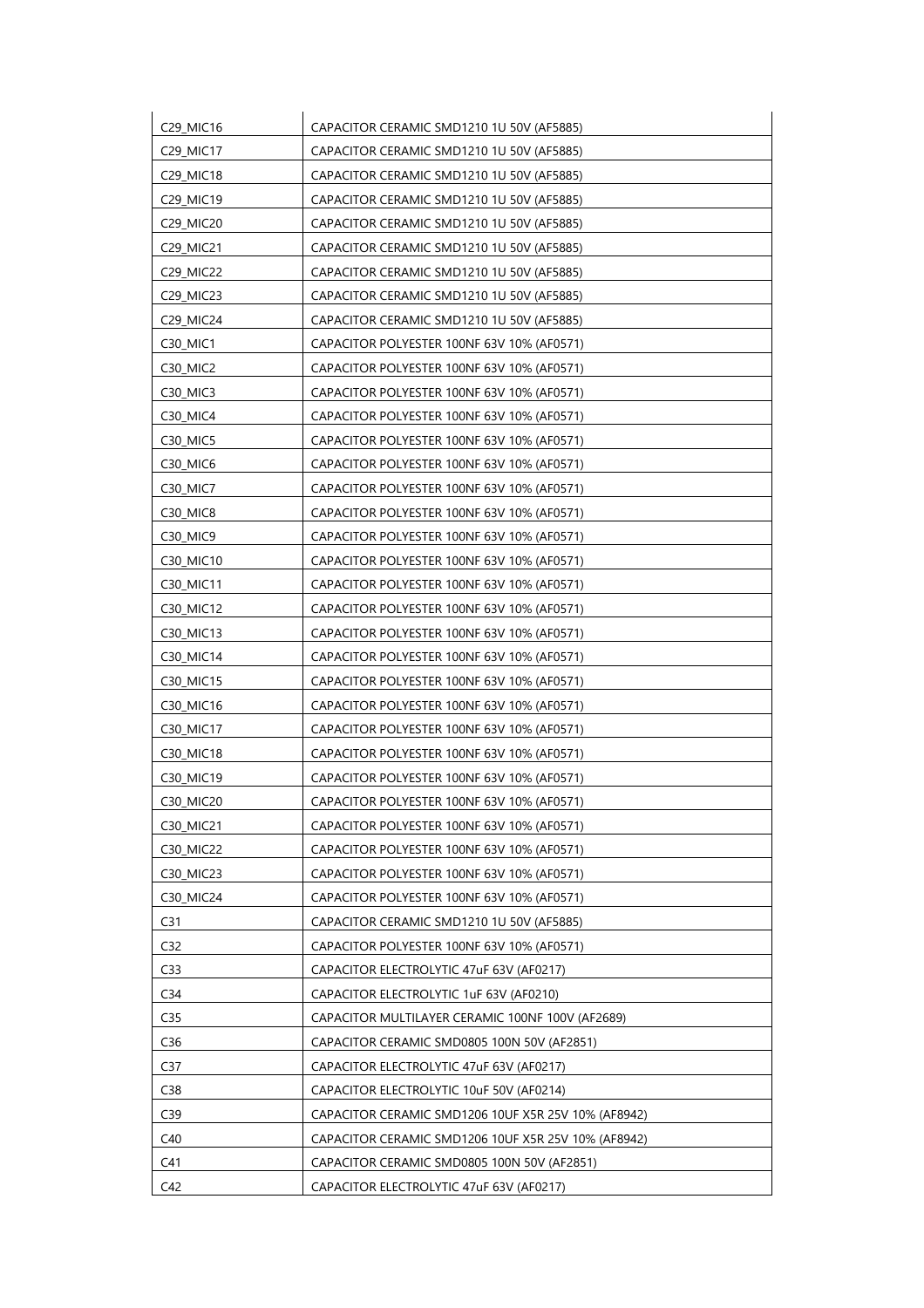| C43              | CAPACITOR MULTILAYER CERAMIC 100NF 100V (AF2689)           |
|------------------|------------------------------------------------------------|
| C44              | CAPACITOR CERAMIC SMD1210 1U 50V (AF5885)                  |
| C45              | CAPACITOR CERAMIC SMD0805 100P (AF2847)                    |
| C46              | CAPACITOR CERAMIC SMD0805 100P (AF2847)                    |
| C47              | CAPACITOR CERAMIC SMD0805 220N 50V (AF4701)                |
| C48              | CAPACITOR CERAMIC SMD0805 15P 50V (AF5034)                 |
| C49              | CAPACITOR CERAMIC SMD0805 22N (AF5035)                     |
| C50              | CAPACITOR CERAMIC SMD0805 330P 50V (AF4696)                |
| C51              | CAPACITOR CERAMIC SMD1210 1U 50V (AF5885)                  |
| C66              | CAPACITOR ELECTROLYTIC 100uF 25V (AF0221)                  |
| C67              | CAPACITOR ELECTROLYTIC 100uF 25V (AF0221)                  |
| C68              | CAPACITOR ELECTROLYTIC 100uF 25V (AF0221)                  |
| C69              | CAPACITOR ELECTROLYTIC 100uF 25V (AF0221)                  |
| C70              | CAPACITOR ELECTROLYTIC 100uF 25V (AF0221)                  |
| C <sub>71</sub>  | CAPACITOR ELECTROLYTIC 100uF 25V (AF0221)                  |
| C72              | CAPACITOR ELECTROLYTIC 100uF 25V (AF0221)                  |
| C73              | CAPACITOR ELECTROLYTIC 100uF 25V (AF0221)                  |
| C74              | CAPACITOR ELECTROLYTIC 100uF 25V (AF0221)                  |
| C75              | CAPACITOR ELECTROLYTIC 100uF 25V (AF0221)                  |
| C76              | CAPACITOR ELECTROLYTIC 100uF 25V (AF0221)                  |
| C77              | CAPACITOR ELECTROLYTIC 100uF 25V (AF0221)                  |
| C78              | CAPACITOR ELECTROLYTIC 100uF 25V (AF0221)                  |
| C79              | CAPACITOR ELECTROLYTIC 100uF 25V (AF0221)                  |
| C80              | CAPACITOR ELECTROLYTIC 100uF 25V (AF0221)                  |
| C81              | CAPACITOR ELECTROLYTIC 100uF 25V (AF0221)                  |
| C82              | CAPACITOR CERAMIC SMD1206 10UF X5R 25V 10% (AF8942)        |
| C83              | CAPACITOR CERAMIC SMD1206 10UF X5R 25V 10% (AF8942)        |
| C84              | CAPACITOR CERAMIC SMD0805 100N 50V (AF2851)                |
| C85              | CAPACITOR CERAMIC SMD1210 1U 50V (AF5885)                  |
| C86              | CAPACITOR ELECTROLYTIC 1uF 63V (AF0210)                    |
| C87              | CAPACITOR ELECTROLYTIC 47uF 63V (AF0217)                   |
| C88              | CAPACITOR ELECTROLYTIC 47uF 63V (AF0217)                   |
| C89              | CAPACITOR CERAMIC SMD0805 100P (AF2847)                    |
| C90              | CAPACITOR MULTILAYER CERAMIC 100NF 100V (AF2689)           |
| C91              | CAPACITOR CERAMIC SMD0805 100P (AF2847)                    |
| C92              | CAPACITOR MULTILAYER CERAMIC 100NF 100V (AF2689)           |
| C93              | CAPACITOR CERAMIC SMD0805 220N 50V (AF4701)                |
| C94              | CAPACITOR CERAMIC SMD0805 100N 50V (AF2851)                |
| C95              | CAPACITOR ELECTROLYTIC 47uF 63V (AF0217)                   |
| C <sub>96</sub>  | CAPACITOR CERAMIC SMD0805 22N (AF5035)                     |
| C97              | CAPACITOR CERAMIC SMD0805 15P 50V (AF5034)                 |
| C98              | CAPACITOR CERAMIC SMD0805 330P 50V (AF4696)                |
| C99              | CAPACITOR CERAMIC SMD1210 1U 50V (AF5885)                  |
| C <sub>100</sub> | CAPACITOR ELECTROLYTIC 10uF 50V (AF0214)                   |
| CMC1             | INDUCTOR TDK 51UH ACT 45B-510-2P Common Mode 0.2A (AM6624) |
|                  |                                                            |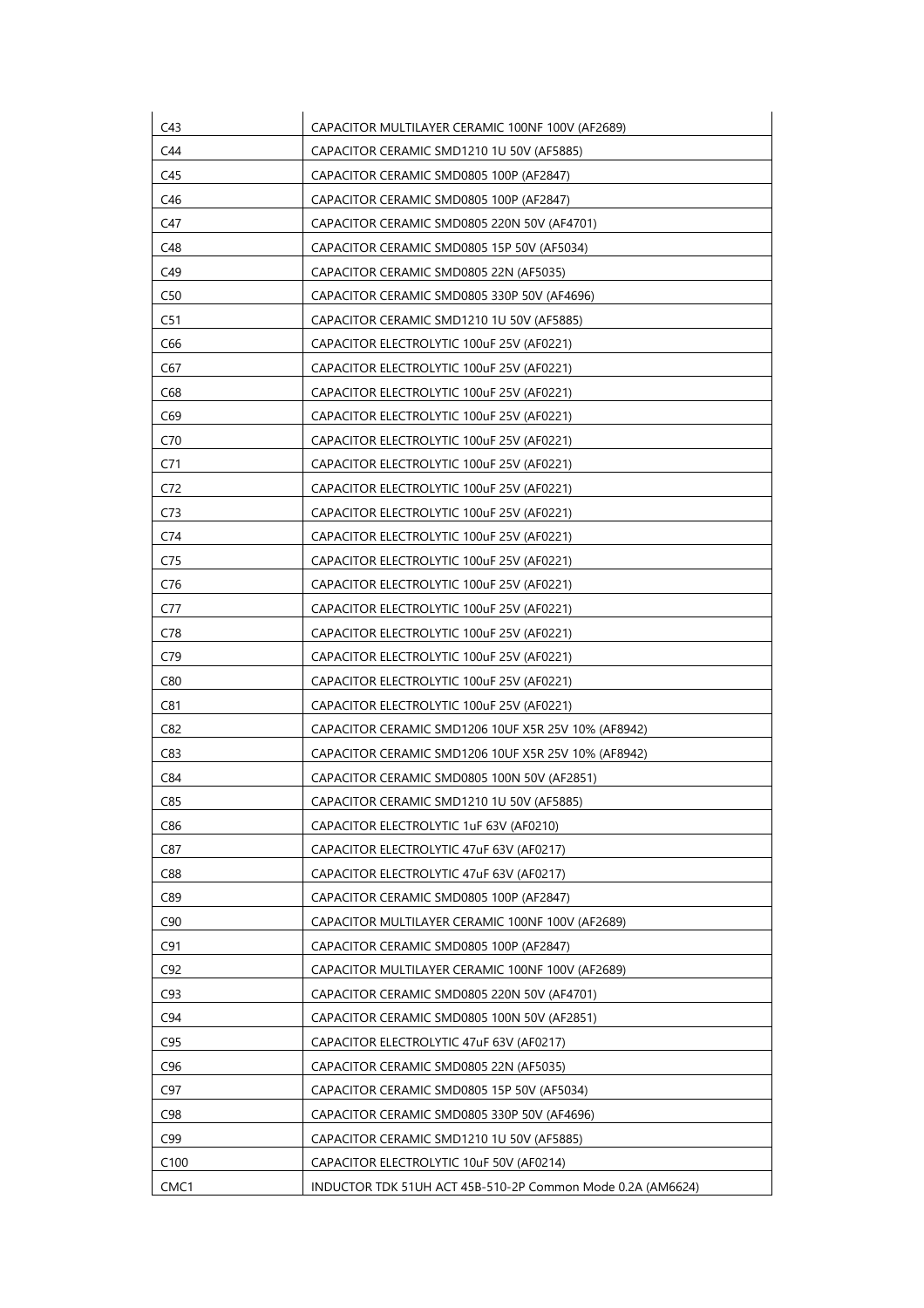| CMC <sub>2</sub>  | INDUCTOR TDK 51UH ACT 45B-510-2P Common Mode 0.2A (AM6624) |
|-------------------|------------------------------------------------------------|
| CMC3              | INDUCTOR TDK 51UH ACT 45B-510-2P Common Mode 0.2A (AM6624) |
| CMC4              | INDUCTOR TDK 51UH ACT 45B-510-2P Common Mode 0.2A (AM6624) |
| CMC5              | INDUCTOR TDK 51UH ACT 45B-510-2P Common Mode 0.2A (AM6624) |
| CMC <sub>6</sub>  | INDUCTOR TDK 51UH ACT 45B-510-2P Common Mode 0.2A (AM6624) |
| CMC7              | INDUCTOR TDK 51UH ACT 45B-510-2P Common Mode 0.2A (AM6624) |
| CMC8              | INDUCTOR TDK 51UH ACT 45B-510-2P Common Mode 0.2A (AM6624) |
| CMC <sub>9</sub>  | INDUCTOR TDK 51UH ACT 45B-510-2P Common Mode 0.2A (AM6624) |
| CMC10             | INDUCTOR TDK 51UH ACT 45B-510-2P Common Mode 0.2A (AM6624) |
| CMC <sub>11</sub> | INDUCTOR TDK 51UH ACT 45B-510-2P Common Mode 0.2A (AM6624) |
| CMC <sub>12</sub> | INDUCTOR TDK 51UH ACT 45B-510-2P Common Mode 0.2A (AM6624) |
| CMC <sub>13</sub> | INDUCTOR TDK 51UH ACT 45B-510-2P Common Mode 0.2A (AM6624) |
| CMC <sub>14</sub> | INDUCTOR TDK 51UH ACT 45B-510-2P Common Mode 0.2A (AM6624) |
| CMC15             | INDUCTOR TDK 51UH ACT 45B-510-2P Common Mode 0.2A (AM6624) |
| CMC <sub>16</sub> | INDUCTOR TDK 51UH ACT 45B-510-2P Common Mode 0.2A (AM6624) |
| CMC <sub>17</sub> | INDUCTOR TDK 51UH ACT 45B-510-2P Common Mode 0.2A (AM6624) |
| CMC <sub>18</sub> | INDUCTOR TDK 51UH ACT 45B-510-2P Common Mode 0.2A (AM6624) |
| CMC <sub>19</sub> | INDUCTOR TDK 51UH ACT 45B-510-2P Common Mode 0.2A (AM6624) |
| CMC <sub>20</sub> | INDUCTOR TDK 51UH ACT 45B-510-2P Common Mode 0.2A (AM6624) |
| CMC <sub>21</sub> | INDUCTOR TDK 51UH ACT 45B-510-2P Common Mode 0.2A (AM6624) |
| CMC22             | INDUCTOR TDK 51UH ACT 45B-510-2P Common Mode 0.2A (AM6624) |
| CMC <sub>23</sub> | INDUCTOR TDK 51UH ACT 45B-510-2P Common Mode 0.2A (AM6624) |
| CMC <sub>24</sub> | INDUCTOR TDK 51UH ACT 45B-510-2P Common Mode 0.2A (AM6624) |
| CN <sub>1</sub>   | JACK SOCKET UNSWITCHED 3 PIN (AL9136)                      |
| CN <sub>2</sub>   | XLR 3 PIN MALE WITH GROUND (AL2411)                        |
| CN <sub>3</sub>   | JACK SOCKET UNSWITCHED 3 PIN (AL9136)                      |
| CN <sub>4</sub>   | JACK SOCKET UNSWITCHED 3 PIN (AL9136)                      |
| CN <sub>5</sub>   | XLR 3 PIN MALE WITH GROUND (AL2411)                        |
| CN <sub>6</sub>   | JACK SOCKET UNSWITCHED 3 PIN (AL9136)                      |
| CN7_MIC1          | JACK SOCKET UNSWITCHED 3 PIN (AL9136)                      |
| CN7_MIC2          | JACK SOCKET UNSWITCHED 3 PIN (AL9136)                      |
| CN7_MIC3          | JACK SOCKET UNSWITCHED 3 PIN (AL9136)                      |
| CN7_MIC4          | JACK SOCKET UNSWITCHED 3 PIN (AL9136)                      |
| CN7_MIC5          | JACK SOCKET UNSWITCHED 3 PIN (AL9136)                      |
| CN7_MIC6          | JACK SOCKET UNSWITCHED 3 PIN (AL9136)                      |
| CN7_MIC7          | JACK SOCKET UNSWITCHED 3 PIN (AL9136)                      |
| CN7_MIC8          | JACK SOCKET UNSWITCHED 3 PIN (AL9136)                      |
| CN7_MIC9          | JACK SOCKET UNSWITCHED 3 PIN (AL9136)                      |
| CN7_MIC10         | JACK SOCKET UNSWITCHED 3 PIN (AL9136)                      |
| CN7_MIC11         | JACK SOCKET UNSWITCHED 3 PIN (AL9136)                      |
| CN7_MIC12         | JACK SOCKET UNSWITCHED 3 PIN (AL9136)                      |
| CN7_MIC13         | JACK SOCKET UNSWITCHED 3 PIN (AL9136)                      |
| CN7_MIC14         | JACK SOCKET UNSWITCHED 3 PIN (AL9136)                      |
| CN7_MIC15         | JACK SOCKET UNSWITCHED 3 PIN (AL9136)                      |
| CN7_MIC16         | JACK SOCKET UNSWITCHED 3 PIN (AL9136)                      |
|                   |                                                            |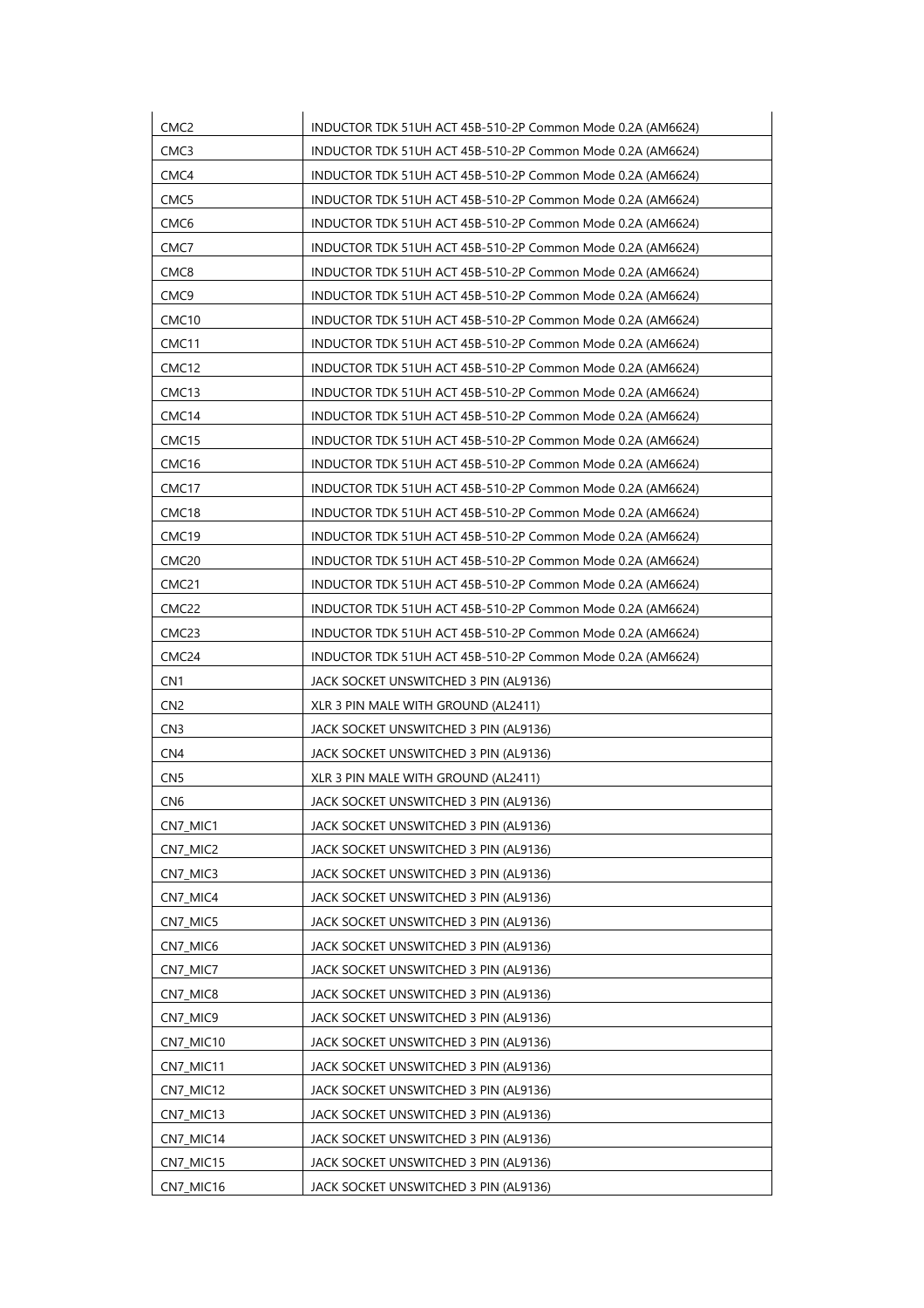| CN7_MIC17       | JACK SOCKET UNSWITCHED 3 PIN (AL9136)                                 |
|-----------------|-----------------------------------------------------------------------|
| CN7_MIC18       | JACK SOCKET UNSWITCHED 3 PIN (AL9136)                                 |
| CN7_MIC19       | JACK SOCKET UNSWITCHED 3 PIN (AL9136)                                 |
| CN7_MIC20       | JACK SOCKET UNSWITCHED 3 PIN (AL9136)                                 |
| CN7_MIC21       | JACK SOCKET UNSWITCHED 3 PIN (AL9136)                                 |
| CN7_MIC22       | JACK SOCKET UNSWITCHED 3 PIN (AL9136)                                 |
| CN7_MIC23       | JACK SOCKET UNSWITCHED 3 PIN (AL9136)                                 |
| CN7_MIC24       | JACK SOCKET UNSWITCHED 3 PIN (AL9136)                                 |
| CN8_MIC1        | XLR 3 PIN FEMALE WITH GROUND (AL2410)                                 |
| CN8_MIC2        | XLR 3 PIN FEMALE WITH GROUND (AL2410)                                 |
| CN8_MIC3        | XLR 3 PIN FEMALE WITH GROUND (AL2410)                                 |
| CN8_MIC4        | XLR 3 PIN FEMALE WITH GROUND (AL2410)                                 |
| CN8_MIC5        | XLR 3 PIN FEMALE WITH GROUND (AL2410)                                 |
| CN8_MIC6        | XLR 3 PIN FEMALE WITH GROUND (AL2410)                                 |
| CN8_MIC7        | XLR 3 PIN FEMALE WITH GROUND (AL2410)                                 |
| CN8_MIC8        | XLR 3 PIN FEMALE WITH GROUND (AL2410)                                 |
| CN8_MIC9        | XLR 3 PIN FEMALE WITH GROUND (AL2410)                                 |
| CN8 MIC10       | XLR 3 PIN FEMALE WITH GROUND (AL2410)                                 |
| CN8_MIC11       | XLR 3 PIN FEMALE WITH GROUND (AL2410)                                 |
| CN8_MIC12       | XLR 3 PIN FEMALE WITH GROUND (AL2410)                                 |
| CN8_MIC13       | XLR 3 PIN FEMALE WITH GROUND (AL2410)                                 |
| CN8_MIC14       | XLR 3 PIN FEMALE WITH GROUND (AL2410)                                 |
| CN8_MIC15       | XLR 3 PIN FEMALE WITH GROUND (AL2410)                                 |
| CN8_MIC16       | XLR 3 PIN FEMALE WITH GROUND (AL2410)                                 |
| CN8_MIC17       | XLR 3 PIN FEMALE WITH GROUND (AL2410)                                 |
| CN8_MIC18       | XLR 3 PIN FEMALE WITH GROUND (AL2410)                                 |
| CN8_MIC19       | XLR 3 PIN FEMALE WITH GROUND (AL2410)                                 |
| CN8_MIC20       | XLR 3 PIN FEMALE WITH GROUND (AL2410)                                 |
| CN8_MIC21       | XLR 3 PIN FEMALE WITH GROUND (AL2410)                                 |
| CN8_MIC22       | XLR 3 PIN FEMALE WITH GROUND (AL2410)                                 |
| CN8_MIC23       | XLR 3 PIN FEMALE WITH GROUND (AL2410)                                 |
| CN8_MIC24       | XLR 3 PIN FEMALE WITH GROUND (AL2410)                                 |
| CN <sub>9</sub> | XLR 3 PIN MALE WITH GROUND (AL2411)                                   |
| <b>CN10</b>     | XLR 3 PIN MALE WITH GROUND (AL2411)                                   |
| <b>CN11</b>     | XLR 3 PIN MALE WITH GROUND (AL2411)                                   |
| <b>CN12</b>     | XLR 3 PIN MALE WITH GROUND (AL2411)                                   |
| <b>CN13</b>     | XLR 3 PIN MALE WITH GROUND (AL2411)                                   |
| <b>CN14</b>     | XLR 3 PIN MALE WITH GROUND (AL2411)                                   |
| <b>CN15</b>     | XLR 3 PIN MALE WITH GROUND (AL2411)                                   |
| CN16            | XLR 3 PIN MALE WITH GROUND (AL2411)                                   |
| <b>CN17</b>     | XLR 3 PIN MALE WITH GROUND (AL2411)                                   |
| <b>CN18</b>     | XLR 3 PIN MALE WITH GROUND (AL2411)                                   |
| <b>CN19</b>     | XLR 3 PIN MALE WITH GROUND (AL2411)                                   |
| <b>CN20</b>     | Connector IDC, Rear / Front Entry, 0.1" Pitch 25x2 pins 5.08 (AL9082) |
| <b>CN21</b>     | XLR 3 PIN FEMALE WITH GROUND (AL2410)                                 |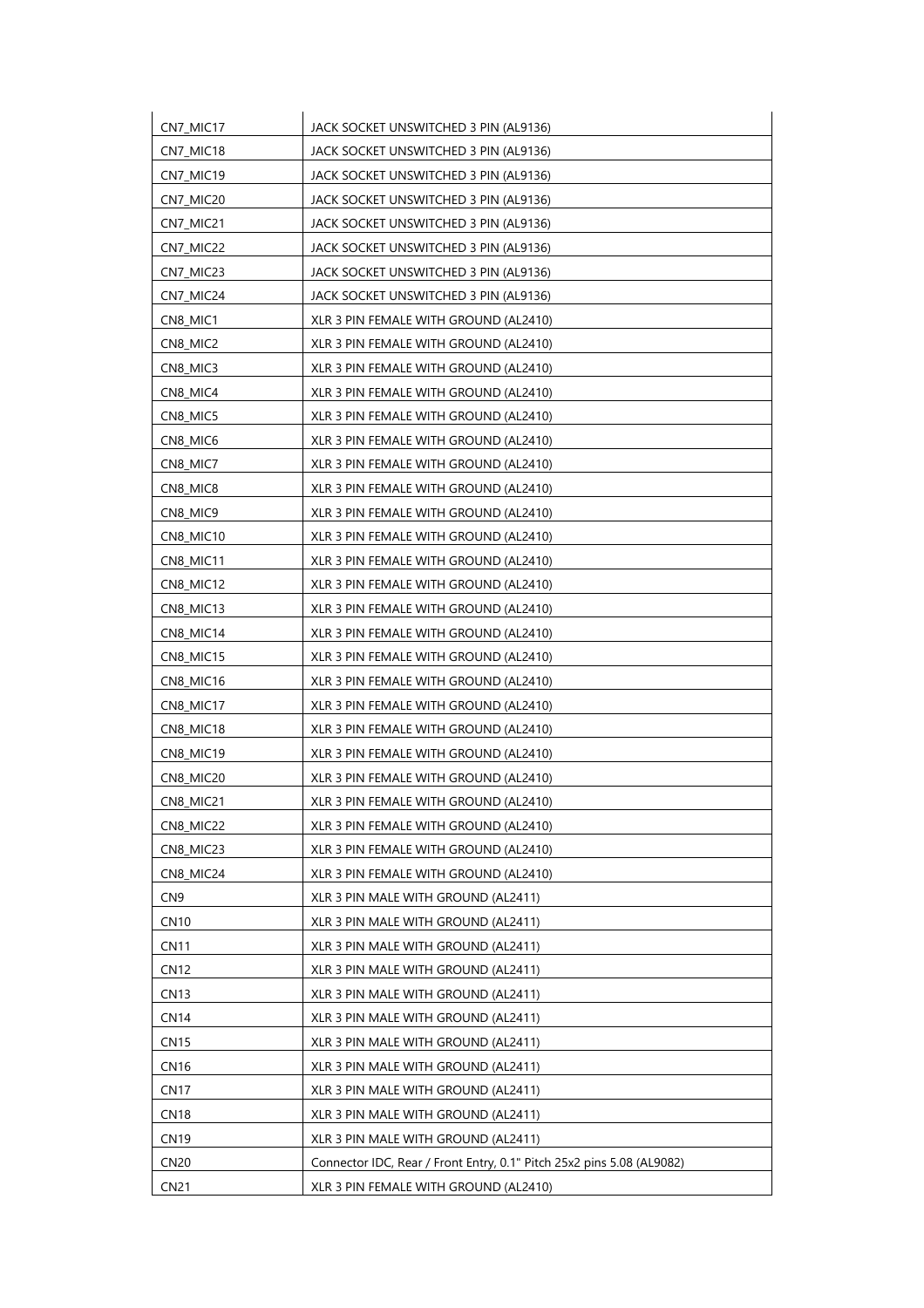| <b>CN22</b>      | JACK SOCKET SWITCHED 5 PIN (AL9137)                        |
|------------------|------------------------------------------------------------|
| CN <sub>23</sub> | JACK SOCKET UNSWITCHED 3 PIN (AL9136)                      |
| <b>CN24</b>      | JACK SOCKET SWITCHED 5 PIN (AL9137)                        |
| CN <sub>25</sub> | JACK SOCKET UNSWITCHED 3 PIN (AL9136)                      |
| <b>CN26</b>      | SIL 40 F STRT REAR ENTRY (TOBY B24-40-BG-B-1) (AL8975)     |
| CN <sub>27</sub> | SIL 40 F STRT REAR ENTRY (TOBY B24-40-BG-B-1) (AL8975)     |
| CN28             | XLR 4 PIN FEMALE WITH GROUND NC4FAV-0 (AL9019)             |
| <b>CN29</b>      | XLR 3 PIN MALE WITH GROUND (AL2411)                        |
| CN <sub>30</sub> | XLR 3 PIN MALE WITH GROUND (AL2411)                        |
| <b>CN31</b>      | XLR 3 PIN MALE WITH GROUND (AL2411)                        |
| CN32             | XLR 3 PIN MALE WITH GROUND (AL2411)                        |
| CN <sub>33</sub> | XLR 3 PIN MALE WITH GROUND (AL2411)                        |
| <b>CN34</b>      | XLR 3 PIN MALE WITH GROUND (AL2411)                        |
| CN35             | XLR 3 PIN MALE WITH GROUND (AL2411)                        |
| <b>CN36</b>      | XLR 3 PIN MALE WITH GROUND (AL2411)                        |
| CN <sub>37</sub> | SIL 40 F STRT REAR ENTRY (TOBY B24-40-BG-B-1) (AL8975)     |
| D1               | DIODE 1N4002 RECTIFIER (AE0005)                            |
| D <sub>2</sub>   | DIODE BZX79C22V 22V ZENER (AE4933)                         |
| D3               | DIODE SMD STTH2R02U FAST 200V 2A (AE5412)                  |
| D5               | DIODE SMD STTH2R02U FAST 200V 2A (AE5412)                  |
| D6               | DIODE 1N4002 RECTIFIER (AE0005)                            |
| D7               | DIODE BZX79C22V 22V ZENER (AE4933)                         |
| F1               | FUSE SMD BOURNS RESETTABLE MF-SM050-2 30V1A (AE5481)       |
| L1 MIC1          | INDUCTOR TDK 51UH ACT 45B-510-2P Common Mode 0.2A (AM6624) |
| L1_MIC2          | INDUCTOR TDK 51UH ACT 45B-510-2P Common Mode 0.2A (AM6624) |
| L1_MIC3          | INDUCTOR TDK 51UH ACT 45B-510-2P Common Mode 0.2A (AM6624) |
| L1_MIC4          | INDUCTOR TDK 51UH ACT 45B-510-2P Common Mode 0.2A (AM6624) |
| L1_MIC5          | INDUCTOR TDK 51UH ACT 45B-510-2P Common Mode 0.2A (AM6624) |
| L1_MIC6          | INDUCTOR TDK 51UH ACT 45B-510-2P Common Mode 0.2A (AM6624) |
| L1_MIC7          | INDUCTOR TDK 51UH ACT 45B-510-2P Common Mode 0.2A (AM6624) |
| L1_MIC8          | INDUCTOR TDK 51UH ACT 45B-510-2P Common Mode 0.2A (AM6624) |
| L1_MIC9          | INDUCTOR TDK 51UH ACT 45B-510-2P Common Mode 0.2A (AM6624) |
| L1_MIC10         | INDUCTOR TDK 51UH ACT 45B-510-2P Common Mode 0.2A (AM6624) |
| L1_MIC11         | INDUCTOR TDK 51UH ACT 45B-510-2P Common Mode 0.2A (AM6624) |
| L1_MIC12         | INDUCTOR TDK 51UH ACT 45B-510-2P Common Mode 0.2A (AM6624) |
| L1_MIC13         | INDUCTOR TDK 51UH ACT 45B-510-2P Common Mode 0.2A (AM6624) |
| L1_MIC14         | INDUCTOR TDK 51UH ACT 45B-510-2P Common Mode 0.2A (AM6624) |
| L1_MIC15         | INDUCTOR TDK 51UH ACT 45B-510-2P Common Mode 0.2A (AM6624) |
| L1_MIC16         | INDUCTOR TDK 51UH ACT 45B-510-2P Common Mode 0.2A (AM6624) |
| $L1$ MIC17       | INDUCTOR TDK 51UH ACT 45B-510-2P Common Mode 0.2A (AM6624) |
| L1_MIC18         | INDUCTOR TDK 51UH ACT 45B-510-2P Common Mode 0.2A (AM6624) |
| L1_MIC19         | INDUCTOR TDK 51UH ACT 45B-510-2P Common Mode 0.2A (AM6624) |
| L1_MIC20         | INDUCTOR TDK 51UH ACT 45B-510-2P Common Mode 0.2A (AM6624) |
| L1_MIC21         | INDUCTOR TDK 51UH ACT 45B-510-2P Common Mode 0.2A (AM6624) |
| L1_MIC22         | INDUCTOR TDK 51UH ACT 45B-510-2P Common Mode 0.2A (AM6624) |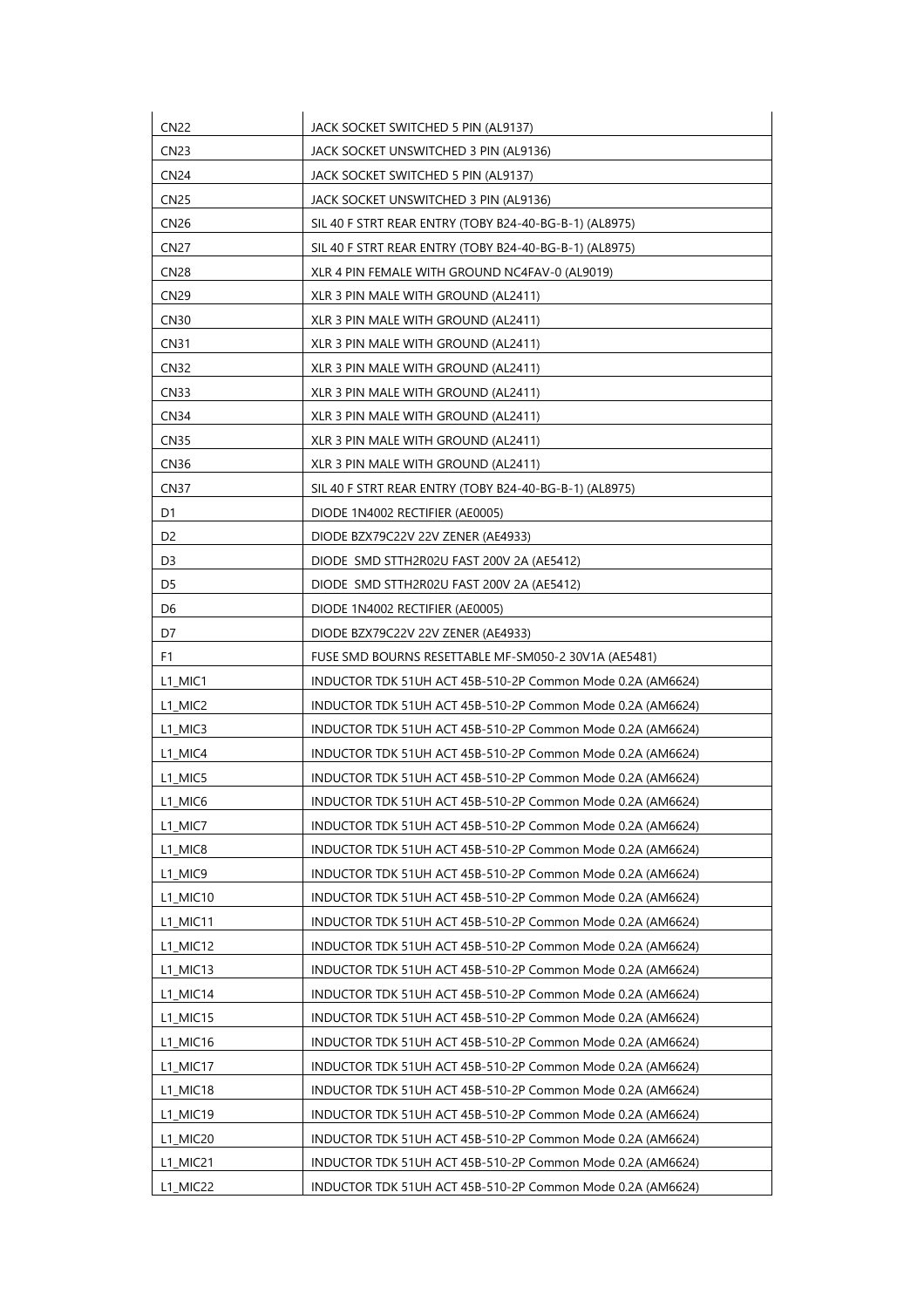| L1_MIC24<br>INDUCTOR TDK 51UH ACT 45B-510-2P Common Mode 0.2A (AM6624)<br>L <sub>2</sub><br>INDUCTOR TDK 51UH ACT 45B-510-2P Common Mode 0.2A (AM6624)<br>L <sub>3</sub><br>INDUCTOR TDK 51UH ACT 45B-510-2P Common Mode 0.2A (AM6624)<br>L4<br>INDUCTOR TDK 51UH ACT 45B-510-2P Common Mode 0.2A (AM6624)<br>L5<br>INDUCTOR TDK 51UH ACT 45B-510-2P Common Mode 0.2A (AM6624)<br>INDUCTOR TDK 51UH ACT 45B-510-2P Common Mode 0.2A (AM6624)<br>L6<br>L7<br>INDUCTOR TDK 51UH ACT 45B-510-2P Common Mode 0.2A (AM6624)<br>L8<br>INDUCTOR SMD 4.7UH 350mA (AM3578)<br>L9<br>INDUCTOR COILCRAFT MSS1038-223ML 22UH (AM8646) |  |
|---------------------------------------------------------------------------------------------------------------------------------------------------------------------------------------------------------------------------------------------------------------------------------------------------------------------------------------------------------------------------------------------------------------------------------------------------------------------------------------------------------------------------------------------------------------------------------------------------------------------------|--|
|                                                                                                                                                                                                                                                                                                                                                                                                                                                                                                                                                                                                                           |  |
|                                                                                                                                                                                                                                                                                                                                                                                                                                                                                                                                                                                                                           |  |
|                                                                                                                                                                                                                                                                                                                                                                                                                                                                                                                                                                                                                           |  |
|                                                                                                                                                                                                                                                                                                                                                                                                                                                                                                                                                                                                                           |  |
|                                                                                                                                                                                                                                                                                                                                                                                                                                                                                                                                                                                                                           |  |
|                                                                                                                                                                                                                                                                                                                                                                                                                                                                                                                                                                                                                           |  |
|                                                                                                                                                                                                                                                                                                                                                                                                                                                                                                                                                                                                                           |  |
|                                                                                                                                                                                                                                                                                                                                                                                                                                                                                                                                                                                                                           |  |
|                                                                                                                                                                                                                                                                                                                                                                                                                                                                                                                                                                                                                           |  |
| L <sub>11</sub><br>INDUCTOR COILCRAFT MSS1038-223ML 22UH (AM8646)                                                                                                                                                                                                                                                                                                                                                                                                                                                                                                                                                         |  |
| L <sub>12</sub><br>INDUCTOR SMD 4.7UH 350mA (AM3578)                                                                                                                                                                                                                                                                                                                                                                                                                                                                                                                                                                      |  |
| P1<br>MINIMAL TEST POINT (NO LEGEND)                                                                                                                                                                                                                                                                                                                                                                                                                                                                                                                                                                                      |  |
| P <sub>2</sub><br>MINIMAL TEST POINT (NO LEGEND)                                                                                                                                                                                                                                                                                                                                                                                                                                                                                                                                                                          |  |
| Q1 MIC1<br>TRANSISTOR SMD BC856A PNP (AE5205)                                                                                                                                                                                                                                                                                                                                                                                                                                                                                                                                                                             |  |
| Q1_MIC2<br>TRANSISTOR SMD BC856A PNP (AE5205)                                                                                                                                                                                                                                                                                                                                                                                                                                                                                                                                                                             |  |
| Q1_MIC3<br>TRANSISTOR SMD BC856A PNP (AE5205)                                                                                                                                                                                                                                                                                                                                                                                                                                                                                                                                                                             |  |
| Q1_MIC4<br>TRANSISTOR SMD BC856A PNP (AE5205)                                                                                                                                                                                                                                                                                                                                                                                                                                                                                                                                                                             |  |
| Q1_MIC5<br>TRANSISTOR SMD BC856A PNP (AE5205)                                                                                                                                                                                                                                                                                                                                                                                                                                                                                                                                                                             |  |
| Q1_MIC6<br>TRANSISTOR SMD BC856A PNP (AE5205)                                                                                                                                                                                                                                                                                                                                                                                                                                                                                                                                                                             |  |
| Q1_MIC7<br>TRANSISTOR SMD BC856A PNP (AE5205)                                                                                                                                                                                                                                                                                                                                                                                                                                                                                                                                                                             |  |
| Q1_MIC8<br>TRANSISTOR SMD BC856A PNP (AE5205)                                                                                                                                                                                                                                                                                                                                                                                                                                                                                                                                                                             |  |
| Q1_MIC9<br>TRANSISTOR SMD BC856A PNP (AE5205)                                                                                                                                                                                                                                                                                                                                                                                                                                                                                                                                                                             |  |
| Q1_MIC10<br>TRANSISTOR SMD BC856A PNP (AE5205)                                                                                                                                                                                                                                                                                                                                                                                                                                                                                                                                                                            |  |
| Q1_MIC11<br>TRANSISTOR SMD BC856A PNP (AE5205)                                                                                                                                                                                                                                                                                                                                                                                                                                                                                                                                                                            |  |
| Q1_MIC12<br>TRANSISTOR SMD BC856A PNP (AE5205)                                                                                                                                                                                                                                                                                                                                                                                                                                                                                                                                                                            |  |
| Q1_MIC13<br>TRANSISTOR SMD BC856A PNP (AE5205)                                                                                                                                                                                                                                                                                                                                                                                                                                                                                                                                                                            |  |
| Q1_MIC14<br>TRANSISTOR SMD BC856A PNP (AE5205)                                                                                                                                                                                                                                                                                                                                                                                                                                                                                                                                                                            |  |
| Q1_MIC15<br>TRANSISTOR SMD BC856A PNP (AE5205)                                                                                                                                                                                                                                                                                                                                                                                                                                                                                                                                                                            |  |
| Q1_MIC16<br>TRANSISTOR SMD BC856A PNP (AE5205)                                                                                                                                                                                                                                                                                                                                                                                                                                                                                                                                                                            |  |
| Q1_MIC17<br>TRANSISTOR SMD BC856A PNP (AE5205)                                                                                                                                                                                                                                                                                                                                                                                                                                                                                                                                                                            |  |
| Q1_MIC18<br>TRANSISTOR SMD BC856A PNP (AE5205)                                                                                                                                                                                                                                                                                                                                                                                                                                                                                                                                                                            |  |
| Q1_MIC19<br>TRANSISTOR SMD BC856A PNP (AE5205)                                                                                                                                                                                                                                                                                                                                                                                                                                                                                                                                                                            |  |
| Q1_MIC20<br>TRANSISTOR SMD BC856A PNP (AE5205)                                                                                                                                                                                                                                                                                                                                                                                                                                                                                                                                                                            |  |
| TRANSISTOR SMD BC856A PNP (AE5205)<br>Q1_MIC21                                                                                                                                                                                                                                                                                                                                                                                                                                                                                                                                                                            |  |
| Q1_MIC22<br>TRANSISTOR SMD BC856A PNP (AE5205)                                                                                                                                                                                                                                                                                                                                                                                                                                                                                                                                                                            |  |
| Q1_MIC23<br>TRANSISTOR SMD BC856A PNP (AE5205)                                                                                                                                                                                                                                                                                                                                                                                                                                                                                                                                                                            |  |
| Q1_MIC24<br>TRANSISTOR SMD BC856A PNP (AE5205)                                                                                                                                                                                                                                                                                                                                                                                                                                                                                                                                                                            |  |
| Q2_MIC1<br>TRANSISTOR SMD BC848B NPN (AE3332)                                                                                                                                                                                                                                                                                                                                                                                                                                                                                                                                                                             |  |
| Q2_MIC2<br>TRANSISTOR SMD BC848B NPN (AE3332)                                                                                                                                                                                                                                                                                                                                                                                                                                                                                                                                                                             |  |
| Q2_MIC3<br>TRANSISTOR SMD BC848B NPN (AE3332)                                                                                                                                                                                                                                                                                                                                                                                                                                                                                                                                                                             |  |
| Q2_MIC4<br>TRANSISTOR SMD BC848B NPN (AE3332)                                                                                                                                                                                                                                                                                                                                                                                                                                                                                                                                                                             |  |
| Q2_MIC5<br>TRANSISTOR SMD BC848B NPN (AE3332)                                                                                                                                                                                                                                                                                                                                                                                                                                                                                                                                                                             |  |
| Q2_MIC6<br>TRANSISTOR SMD BC848B NPN (AE3332)                                                                                                                                                                                                                                                                                                                                                                                                                                                                                                                                                                             |  |
| Q2_MIC7<br>TRANSISTOR SMD BC848B NPN (AE3332)                                                                                                                                                                                                                                                                                                                                                                                                                                                                                                                                                                             |  |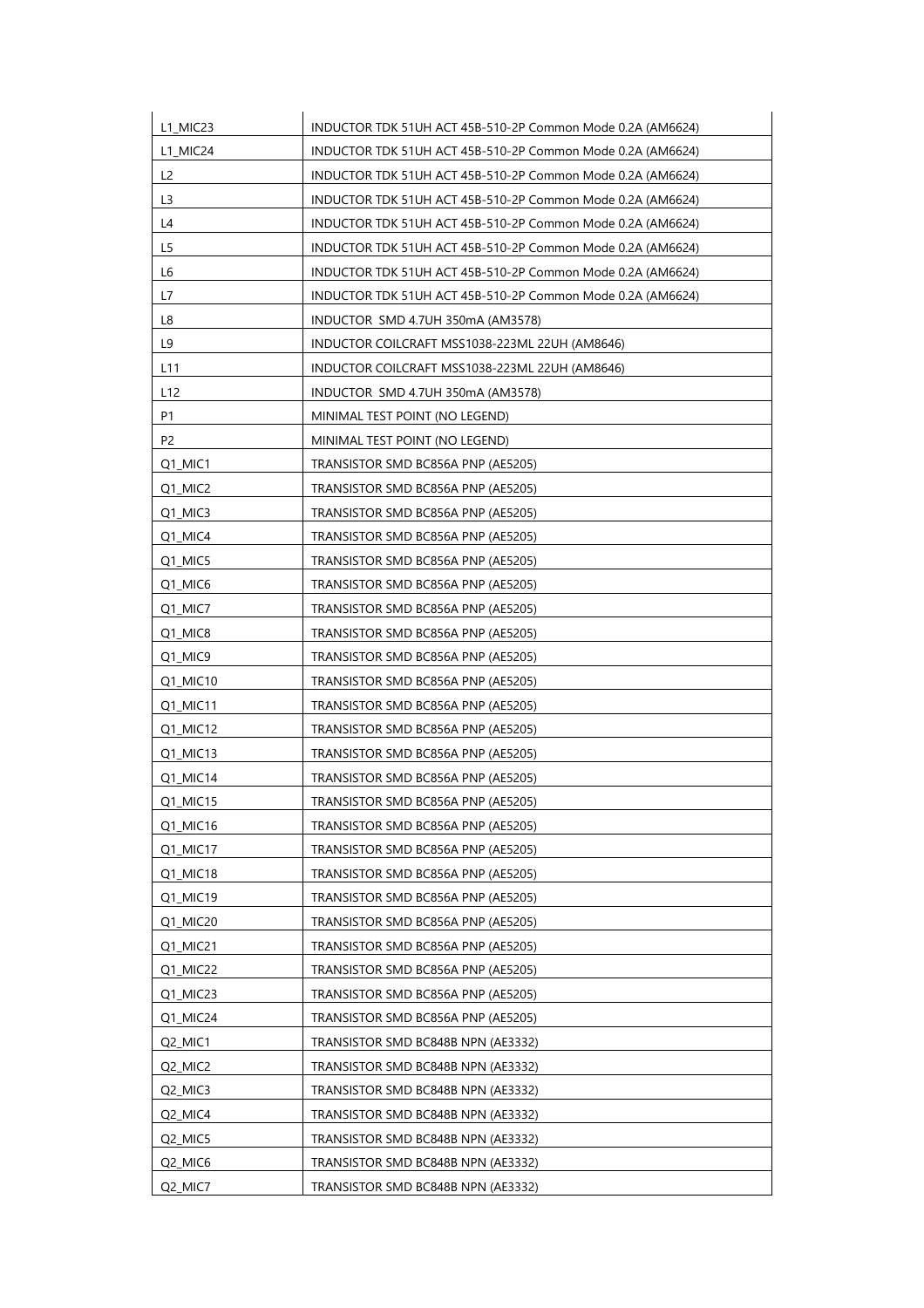| Q2_MIC8         | TRANSISTOR SMD BC848B NPN (AE3332)                                  |
|-----------------|---------------------------------------------------------------------|
| Q2_MIC9         | TRANSISTOR SMD BC848B NPN (AE3332)                                  |
| Q2_MIC10        | TRANSISTOR SMD BC848B NPN (AE3332)                                  |
| Q2_MIC11        | TRANSISTOR SMD BC848B NPN (AE3332)                                  |
| Q2_MIC12        | TRANSISTOR SMD BC848B NPN (AE3332)                                  |
| Q2_MIC13        | TRANSISTOR SMD BC848B NPN (AE3332)                                  |
| Q2_MIC14        | TRANSISTOR SMD BC848B NPN (AE3332)                                  |
| Q2_MIC15        | TRANSISTOR SMD BC848B NPN (AE3332)                                  |
| Q2_MIC16        | TRANSISTOR SMD BC848B NPN (AE3332)                                  |
| Q2_MIC17        | TRANSISTOR SMD BC848B NPN (AE3332)                                  |
| Q2_MIC18        | TRANSISTOR SMD BC848B NPN (AE3332)                                  |
| Q2_MIC19        | TRANSISTOR SMD BC848B NPN (AE3332)                                  |
| Q2_MIC20        | TRANSISTOR SMD BC848B NPN (AE3332)                                  |
| Q2 MIC21        | TRANSISTOR SMD BC848B NPN (AE3332)                                  |
| Q2_MIC22        | TRANSISTOR SMD BC848B NPN (AE3332)                                  |
| Q2_MIC23        | TRANSISTOR SMD BC848B NPN (AE3332)                                  |
| Q2 MIC24        | TRANSISTOR SMD BC848B NPN (AE3332)                                  |
| Q <sub>3</sub>  | TRANSISTOR SMD BC856A PNP (AE5205)                                  |
| Q4              | TRANSISTOR SMD BC848B NPN (AE3332)                                  |
| Q <sub>5</sub>  | TRANSISTOR NPN POWER MJE340 (AE8155)                                |
| Q6              | TRANSISTOR SMD BC846 NPN (AE6061)                                   |
| Q7              | TRANSISTOR SMD BC846 NPN (AE6061)                                   |
| Q8              | TRANSISTOR SMD SI4470EY MOSFET N-CHANNEL 60-V (D-S) VISHAY (AE5835) |
| Q10             | TRANSISTOR NPN POWER MJE340 (AE8155)                                |
| Q11             | TRANSISTOR SMD BC846 NPN (AE6061)                                   |
| O <sub>12</sub> | TRANSISTOR SMD Si4470EY MOSFET N-CHANNEL 60-V (D-S) VISHAY (AE5835) |
| Q13             | TRANSISTOR SMD BC846 NPN (AE6061)                                   |
| R1              | RES SMD TF 2K2 0.5% 0402 MET (H1Y52HH) (AC8431)                     |
| R <sub>2</sub>  | RESISTOR METAL SMD0402 100K 0.5% (AC8486)                           |
| R3              | RES SMD TF 2K2 0.5% 0402 MET (H1Y52HH) (AC8431)                     |
| R4              | RESISTOR METAL SMD0402 100K 0.5% (AC8486)                           |
| R5              | RES SMD TF 2K2 0.5% 0402 MET (H1Y52HH) (AC8431)                     |
| R6              | RESISTOR METAL SMD0402 100K 0.5% (AC8486)                           |
| R7              | RES SMD TF 2K2 0.5% 0402 MET (H1Y52HH) (AC8431)                     |
| R8              | RESISTOR METAL SMD0402 100K 0.5% (AC8486)                           |
| R9 MIC1         | RESISTOR METAL FILM SMD0805 4K7 1% (AC3062)                         |
| R9_MIC2         | RESISTOR METAL FILM SMD0805 4K7 1% (AC3062)                         |
| R9_MIC3         | RESISTOR METAL FILM SMD0805 4K7 1% (AC3062)                         |
| R9_MIC4         | RESISTOR METAL FILM SMD0805 4K7 1% (AC3062)                         |
| R9_MIC5         | RESISTOR METAL FILM SMD0805 4K7 1% (AC3062)                         |
| R9_MIC6         | RESISTOR METAL FILM SMD0805 4K7 1% (AC3062)                         |
| R9_MIC7         | RESISTOR METAL FILM SMD0805 4K7 1% (AC3062)                         |
| R9_MIC8         | RESISTOR METAL FILM SMD0805 4K7 1% (AC3062)                         |
| R9_MIC9         | RESISTOR METAL FILM SMD0805 4K7 1% (AC3062)                         |
| R9_MIC10        | RESISTOR METAL FILM SMD0805 4K7 1% (AC3062)                         |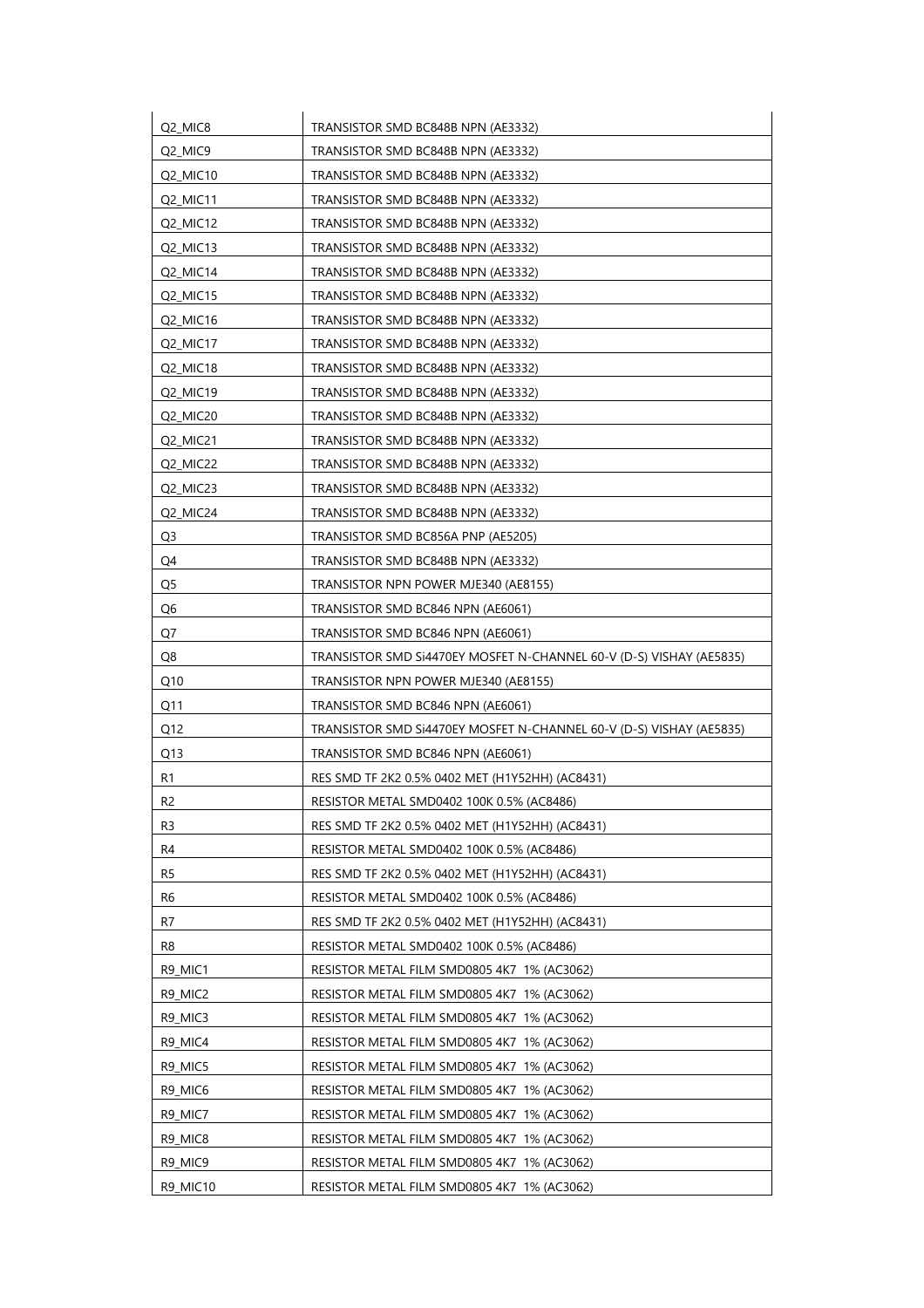| R9_MIC11                           | RESISTOR METAL FILM SMD0805 4K7 1% (AC3062)     |
|------------------------------------|-------------------------------------------------|
| R9_MIC12                           | RESISTOR METAL FILM SMD0805 4K7 1% (AC3062)     |
| R9_MIC13                           | RESISTOR METAL FILM SMD0805 4K7 1% (AC3062)     |
| R9_MIC14                           | RESISTOR METAL FILM SMD0805 4K7 1% (AC3062)     |
| R9_MIC15                           | RESISTOR METAL FILM SMD0805 4K7 1% (AC3062)     |
| R9_MIC16                           | RESISTOR METAL FILM SMD0805 4K7 1% (AC3062)     |
| R9_MIC17                           | RESISTOR METAL FILM SMD0805 4K7 1% (AC3062)     |
| R9_MIC18                           | RESISTOR METAL FILM SMD0805 4K7 1% (AC3062)     |
| R9_MIC19                           | RESISTOR METAL FILM SMD0805 4K7 1% (AC3062)     |
| R9_MIC20                           | RESISTOR METAL FILM SMD0805 4K7 1% (AC3062)     |
| R9_MIC21                           | RESISTOR METAL FILM SMD0805 4K7 1% (AC3062)     |
| R9_MIC22                           | RESISTOR METAL FILM SMD0805 4K7 1% (AC3062)     |
| R9_MIC23                           | RESISTOR METAL FILM SMD0805 4K7 1% (AC3062)     |
| R9_MIC24                           | RESISTOR METAL FILM SMD0805 4K7 1% (AC3062)     |
| <b>R10 MIC1</b>                    | RESISTOR METAL FILM SMD0805 4K7 1% (AC3062)     |
| R10_MIC2                           | RESISTOR METAL FILM SMD0805 4K7 1% (AC3062)     |
| R10_MIC3                           | RESISTOR METAL FILM SMD0805 4K7 1% (AC3062)     |
| R <sub>10</sub> MIC4               | RESISTOR METAL FILM SMD0805 4K7 1% (AC3062)     |
| R <sub>10</sub> MIC <sub>5</sub>   | RESISTOR METAL FILM SMD0805 4K7 1% (AC3062)     |
| R10_MIC6                           | RESISTOR METAL FILM SMD0805 4K7 1% (AC3062)     |
| R10_MIC7                           | RESISTOR METAL FILM SMD0805 4K7 1% (AC3062)     |
| R <sub>10</sub> MIC <sub>8</sub>   | RESISTOR METAL FILM SMD0805 4K7 1% (AC3062)     |
| R10_MIC9                           | RESISTOR METAL FILM SMD0805 4K7 1% (AC3062)     |
| R <sub>10</sub> MIC <sub>10</sub>  | RESISTOR METAL FILM SMD0805 4K7 1% (AC3062)     |
| R10_MIC11                          | RESISTOR METAL FILM SMD0805 4K7 1% (AC3062)     |
| R10_MIC12                          | RESISTOR METAL FILM SMD0805 4K7 1% (AC3062)     |
| R <sub>10</sub> _MIC <sub>13</sub> | RESISTOR METAL FILM SMD0805 4K7 1% (AC3062)     |
| R10_MIC14                          | RESISTOR METAL FILM SMD0805 4K7 1% (AC3062)     |
| R10_MIC15                          | RESISTOR METAL FILM SMD0805 4K7 1% (AC3062)     |
| R10_MIC16                          | RESISTOR METAL FILM SMD0805 4K7 1% (AC3062)     |
| R10_MIC17                          | RESISTOR METAL FILM SMD0805 4K7 1% (AC3062)     |
| R10_MIC18                          | RESISTOR METAL FILM SMD0805 4K7 1% (AC3062)     |
| R10_MIC19                          | RESISTOR METAL FILM SMD0805 4K7 1% (AC3062)     |
| R <sub>10</sub> MIC <sub>20</sub>  | RESISTOR METAL FILM SMD0805 4K7 1% (AC3062)     |
| R <sub>10</sub> MIC <sub>21</sub>  | RESISTOR METAL FILM SMD0805 4K7 1% (AC3062)     |
| R10_MIC22                          | RESISTOR METAL FILM SMD0805 4K7 1% (AC3062)     |
| R10_MIC23                          | RESISTOR METAL FILM SMD0805 4K7 1% (AC3062)     |
| R10_MIC24                          | RESISTOR METAL FILM SMD0805 4K7 1% (AC3062)     |
| R <sub>11</sub> MIC <sub>1</sub>   | RES SMD TF 6K8 0.5% 0805 MET (H1Y84RP) (AC6016) |
| R11_MIC2                           | RES SMD TF 6K8 0.5% 0805 MET (H1Y84RP) (AC6016) |
| R <sub>11</sub> MIC <sub>3</sub>   | RES SMD TF 6K8 0.5% 0805 MET (H1Y84RP) (AC6016) |
| R <sub>11</sub> MIC <sub>4</sub>   | RES SMD TF 6K8 0.5% 0805 MET (H1Y84RP) (AC6016) |
| R <sub>11</sub> MIC <sub>5</sub>   | RES SMD TF 6K8 0.5% 0805 MET (H1Y84RP) (AC6016) |
| R <sub>11_MIC6</sub>               | RES SMD TF 6K8 0.5% 0805 MET (H1Y84RP) (AC6016) |
| R11_MIC7                           | RES SMD TF 6K8 0.5% 0805 MET (H1Y84RP) (AC6016) |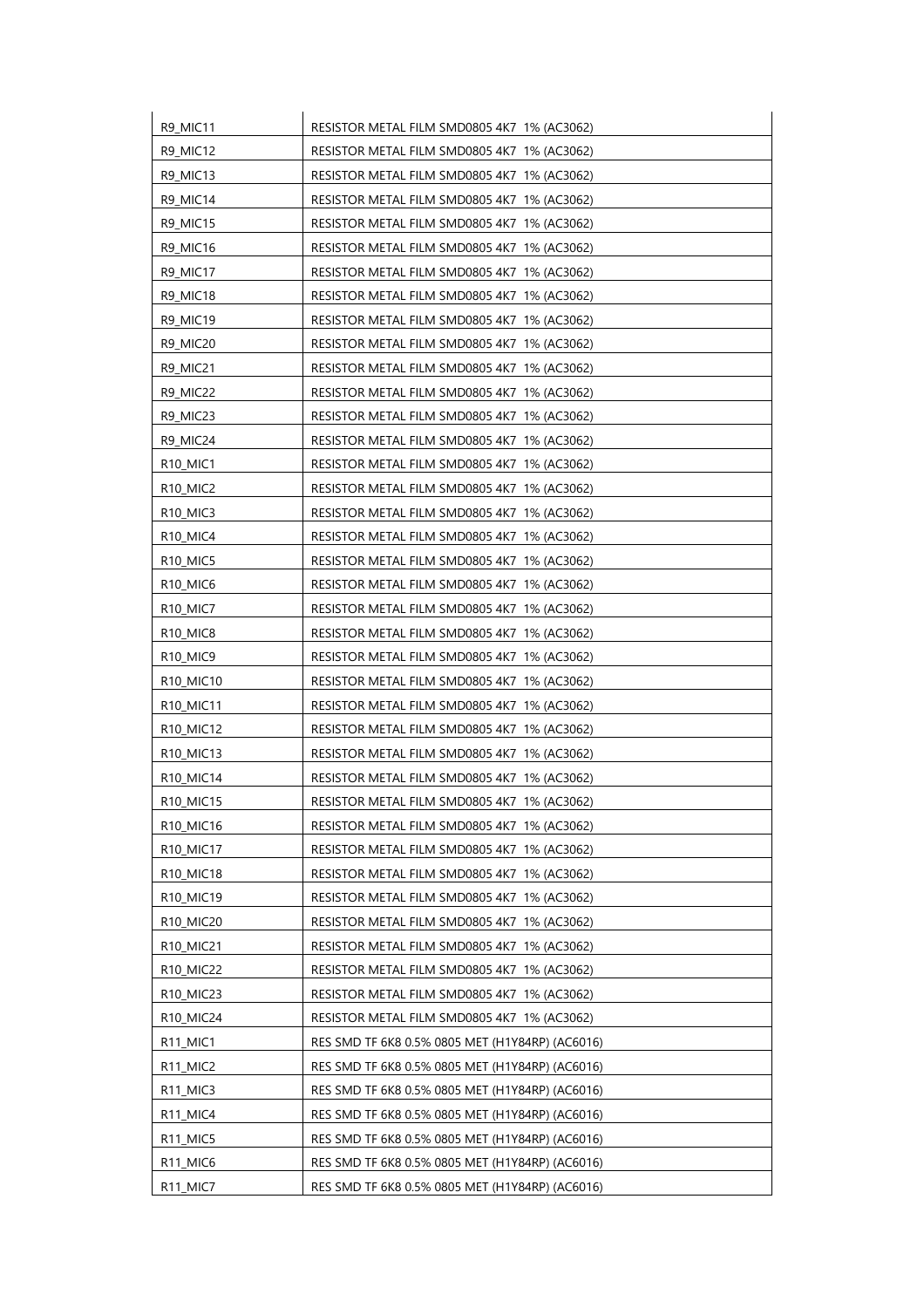| R11_MIC8                         | RES SMD TF 6K8 0.5% 0805 MET (H1Y84RP) (AC6016) |
|----------------------------------|-------------------------------------------------|
| R11_MIC9                         | RES SMD TF 6K8 0.5% 0805 MET (H1Y84RP) (AC6016) |
| R11_MIC10                        | RES SMD TF 6K8 0.5% 0805 MET (H1Y84RP) (AC6016) |
| R11_MIC11                        | RES SMD TF 6K8 0.5% 0805 MET (H1Y84RP) (AC6016) |
| R11_MIC12                        | RES SMD TF 6K8 0.5% 0805 MET (H1Y84RP) (AC6016) |
| R11_MIC13                        | RES SMD TF 6K8 0.5% 0805 MET (H1Y84RP) (AC6016) |
| R11_MIC14                        | RES SMD TF 6K8 0.5% 0805 MET (H1Y84RP) (AC6016) |
| R11_MIC15                        | RES SMD TF 6K8 0.5% 0805 MET (H1Y84RP) (AC6016) |
| R11_MIC16                        | RES SMD TF 6K8 0.5% 0805 MET (H1Y84RP) (AC6016) |
| R11_MIC17                        | RES SMD TF 6K8 0.5% 0805 MET (H1Y84RP) (AC6016) |
| R11_MIC18                        | RES SMD TF 6K8 0.5% 0805 MET (H1Y84RP) (AC6016) |
| R11_MIC19                        | RES SMD TF 6K8 0.5% 0805 MET (H1Y84RP) (AC6016) |
| R11_MIC20                        | RES SMD TF 6K8 0.5% 0805 MET (H1Y84RP) (AC6016) |
| R11_MIC21                        | RES SMD TF 6K8 0.5% 0805 MET (H1Y84RP) (AC6016) |
| R11_MIC22                        | RES SMD TF 6K8 0.5% 0805 MET (H1Y84RP) (AC6016) |
| R11_MIC23                        | RES SMD TF 6K8 0.5% 0805 MET (H1Y84RP) (AC6016) |
| R11_MIC24                        | RES SMD TF 6K8 0.5% 0805 MET (H1Y84RP) (AC6016) |
| R <sub>12</sub> MIC <sub>1</sub> | RESISTOR CARBON SMD0805 270K 5% (AC5543)        |
| R <sub>12</sub> MIC <sub>2</sub> | RESISTOR CARBON SMD0805 270K 5% (AC5543)        |
| R12_MIC3                         | RESISTOR CARBON SMD0805 270K 5% (AC5543)        |
| R <sub>12_MIC4</sub>             | RESISTOR CARBON SMD0805 270K 5% (AC5543)        |
| R <sub>12</sub> MIC <sub>5</sub> | RESISTOR CARBON SMD0805 270K 5% (AC5543)        |
| R <sub>12_MIC6</sub>             | RESISTOR CARBON SMD0805 270K 5% (AC5543)        |
| R <sub>12</sub> MIC <sub>7</sub> | RESISTOR CARBON SMD0805 270K 5% (AC5543)        |
| R12_MIC8                         | RESISTOR CARBON SMD0805 270K 5% (AC5543)        |
| R12_MIC9                         | RESISTOR CARBON SMD0805 270K 5% (AC5543)        |
| R12_MIC10                        | RESISTOR CARBON SMD0805 270K 5% (AC5543)        |
| R12_MIC11                        | RESISTOR CARBON SMD0805 270K 5% (AC5543)        |
| R12_MIC12                        | RESISTOR CARBON SMD0805 270K 5% (AC5543)        |
| R12_MIC13                        | RESISTOR CARBON SMD0805 270K 5% (AC5543)        |
| R12_MIC14                        | RESISTOR CARBON SMD0805 270K 5% (AC5543)        |
| R12_MIC15                        | RESISTOR CARBON SMD0805 270K 5% (AC5543)        |
| R12_MIC16                        | RESISTOR CARBON SMD0805 270K 5% (AC5543)        |
| R12_MIC17                        | RESISTOR CARBON SMD0805 270K 5% (AC5543)        |
| R12_MIC18                        | RESISTOR CARBON SMD0805 270K 5% (AC5543)        |
| R12_MIC19                        | RESISTOR CARBON SMD0805 270K 5% (AC5543)        |
| R12_MIC20                        | RESISTOR CARBON SMD0805 270K 5% (AC5543)        |
| R12_MIC21                        | RESISTOR CARBON SMD0805 270K 5% (AC5543)        |
| R12_MIC22                        | RESISTOR CARBON SMD0805 270K 5% (AC5543)        |
| R12_MIC23                        | RESISTOR CARBON SMD0805 270K 5% (AC5543)        |
| R12_MIC24                        | RESISTOR CARBON SMD0805 270K 5% (AC5543)        |
| R13_MIC1                         | RES SMD TF 6K8 0.5% 0805 MET (H1Y84RP) (AC6016) |
| R13_MIC2                         | RES SMD TF 6K8 0.5% 0805 MET (H1Y84RP) (AC6016) |
| R13_MIC3                         | RES SMD TF 6K8 0.5% 0805 MET (H1Y84RP) (AC6016) |
| R13_MIC4                         | RES SMD TF 6K8 0.5% 0805 MET (H1Y84RP) (AC6016) |
|                                  |                                                 |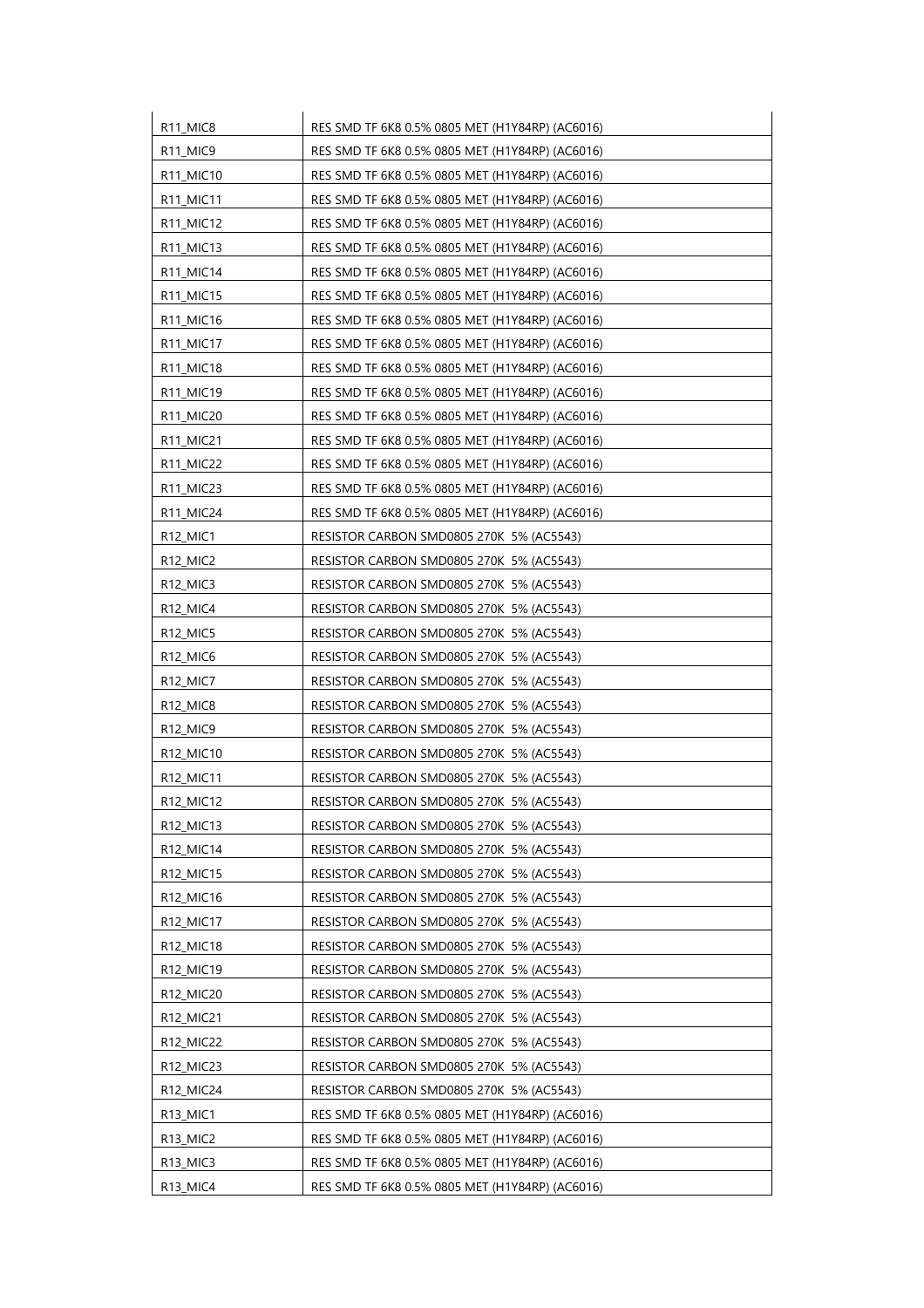| R13_MIC5                          | RES SMD TF 6K8 0.5% 0805 MET (H1Y84RP) (AC6016) |
|-----------------------------------|-------------------------------------------------|
| R13_MIC6                          | RES SMD TF 6K8 0.5% 0805 MET (H1Y84RP) (AC6016) |
| R13_MIC7                          | RES SMD TF 6K8 0.5% 0805 MET (H1Y84RP) (AC6016) |
| R13_MIC8                          | RES SMD TF 6K8 0.5% 0805 MET (H1Y84RP) (AC6016) |
| R <sub>13</sub> MIC <sub>9</sub>  | RES SMD TF 6K8 0.5% 0805 MET (H1Y84RP) (AC6016) |
| R13_MIC10                         | RES SMD TF 6K8 0.5% 0805 MET (H1Y84RP) (AC6016) |
| R13_MIC11                         | RES SMD TF 6K8 0.5% 0805 MET (H1Y84RP) (AC6016) |
| R13_MIC12                         | RES SMD TF 6K8 0.5% 0805 MET (H1Y84RP) (AC6016) |
| R13_MIC13                         | RES SMD TF 6K8 0.5% 0805 MET (H1Y84RP) (AC6016) |
| R13_MIC14                         | RES SMD TF 6K8 0.5% 0805 MET (H1Y84RP) (AC6016) |
| R13_MIC15                         | RES SMD TF 6K8 0.5% 0805 MET (H1Y84RP) (AC6016) |
| R13_MIC16                         | RES SMD TF 6K8 0.5% 0805 MET (H1Y84RP) (AC6016) |
| R13_MIC17                         | RES SMD TF 6K8 0.5% 0805 MET (H1Y84RP) (AC6016) |
| R13_MIC18                         | RES SMD TF 6K8 0.5% 0805 MET (H1Y84RP) (AC6016) |
| R13_MIC19                         | RES SMD TF 6K8 0.5% 0805 MET (H1Y84RP) (AC6016) |
| R13_MIC20                         | RES SMD TF 6K8 0.5% 0805 MET (H1Y84RP) (AC6016) |
| R13_MIC21                         | RES SMD TF 6K8 0.5% 0805 MET (H1Y84RP) (AC6016) |
| R13 MIC22                         | RES SMD TF 6K8 0.5% 0805 MET (H1Y84RP) (AC6016) |
| R13_MIC23                         | RES SMD TF 6K8 0.5% 0805 MET (H1Y84RP) (AC6016) |
| R13_MIC24                         | RES SMD TF 6K8 0.5% 0805 MET (H1Y84RP) (AC6016) |
| R <sub>14_MIC1</sub>              | RESISTOR CARBON SMD0805 270K 5% (AC5543)        |
| R <sub>14</sub> MIC <sub>2</sub>  | RESISTOR CARBON SMD0805 270K 5% (AC5543)        |
| R <sub>14</sub> _MIC <sub>3</sub> | RESISTOR CARBON SMD0805 270K 5% (AC5543)        |
| R <sub>14</sub> MIC <sub>4</sub>  | RESISTOR CARBON SMD0805 270K 5% (AC5543)        |
| R <sub>14</sub> _MIC5             | RESISTOR CARBON SMD0805 270K 5% (AC5543)        |
| R <sub>14</sub> _MIC <sub>6</sub> | RESISTOR CARBON SMD0805 270K 5% (AC5543)        |
| R <sub>14</sub> MIC <sub>7</sub>  | RESISTOR CARBON SMD0805 270K 5% (AC5543)        |
| R14_MIC8                          | RESISTOR CARBON SMD0805 270K 5% (AC5543)        |
| R <sub>14_MIC9</sub>              | RESISTOR CARBON SMD0805 270K 5% (AC5543)        |
| R14_MIC10                         | RESISTOR CARBON SMD0805 270K 5% (AC5543)        |
| R14_MIC11                         | RESISTOR CARBON SMD0805 270K 5% (AC5543)        |
| R14_MIC12                         | RESISTOR CARBON SMD0805 270K 5% (AC5543)        |
| R14_MIC13                         | RESISTOR CARBON SMD0805 270K 5% (AC5543)        |
| R14_MIC14                         | RESISTOR CARBON SMD0805 270K 5% (AC5543)        |
| R14_MIC15                         | RESISTOR CARBON SMD0805 270K 5% (AC5543)        |
| R14_MIC16                         | RESISTOR CARBON SMD0805 270K 5% (AC5543)        |
| R14_MIC17                         | RESISTOR CARBON SMD0805 270K 5% (AC5543)        |
| R14_MIC18                         | RESISTOR CARBON SMD0805 270K 5% (AC5543)        |
| R14_MIC19                         | RESISTOR CARBON SMD0805 270K 5% (AC5543)        |
| R14_MIC20                         | RESISTOR CARBON SMD0805 270K 5% (AC5543)        |
| R14_MIC21                         | RESISTOR CARBON SMD0805 270K 5% (AC5543)        |
| R14_MIC22                         | RESISTOR CARBON SMD0805 270K 5% (AC5543)        |
| R14_MIC23                         | RESISTOR CARBON SMD0805 270K 5% (AC5543)        |
| R14_MIC24                         | RESISTOR CARBON SMD0805 270K 5% (AC5543)        |
| R <sub>15</sub>                   | RES SMD TF 2K2 0.5% 0402 MET (H1Y52HH) (AC8431) |
|                                   |                                                 |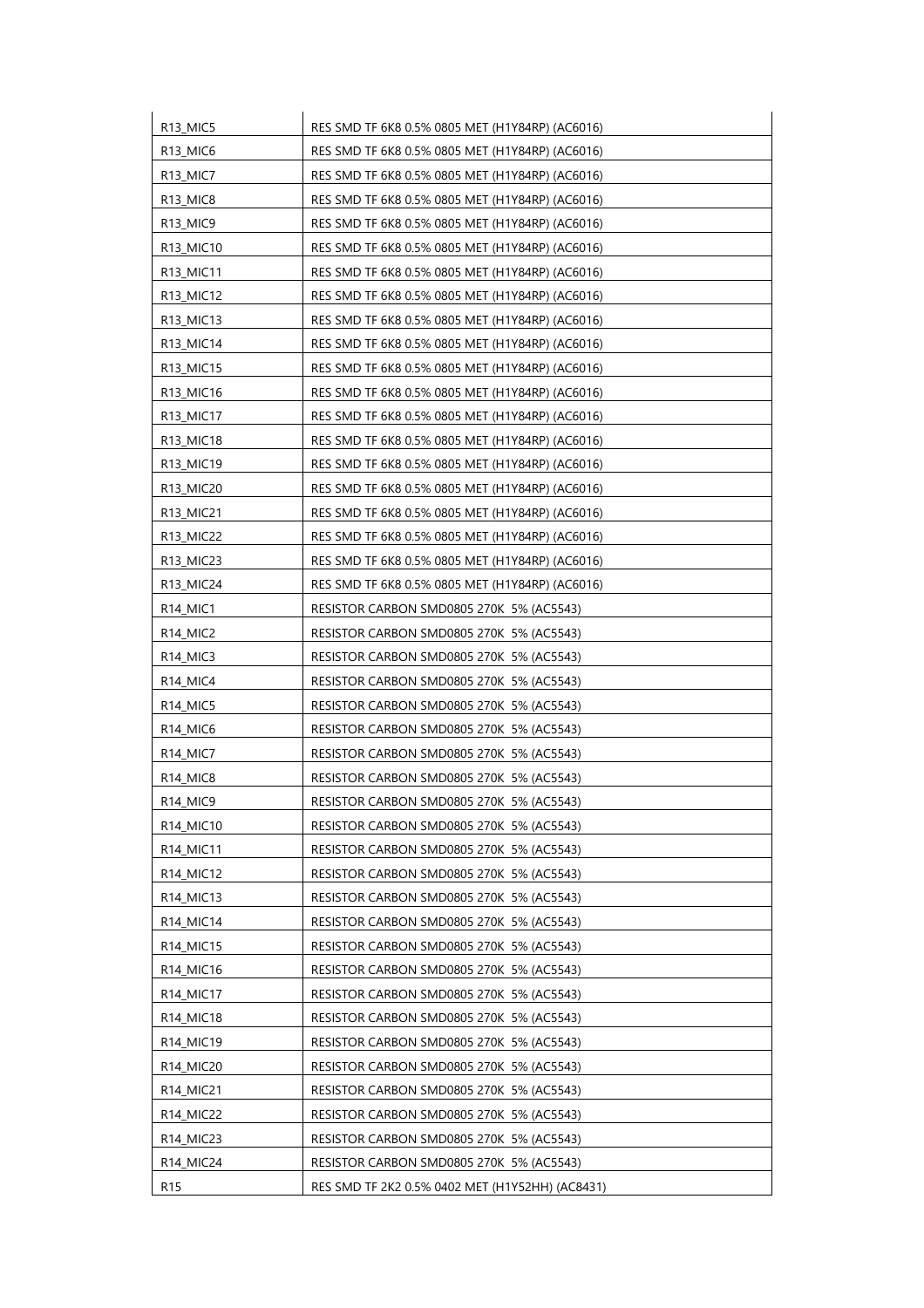| R <sub>16</sub> | RESISTOR METAL SMD0402 100K 0.5% (AC8486)       |
|-----------------|-------------------------------------------------|
| R <sub>17</sub> | RES SMD TF 2K2 0.5% 0402 MET (H1Y52HH) (AC8431) |
| R <sub>18</sub> | RESISTOR METAL SMD0402 100K 0.5% (AC8486)       |
| R <sub>19</sub> | RES SMD TF 2K2 0.5% 0402 MET (H1Y52HH) (AC8431) |
| R <sub>20</sub> | RESISTOR METAL SMD0402 100K 0.5% (AC8486)       |
| R <sub>21</sub> | RES SMD TF 2K2 0.5% 0402 MET (H1Y52HH) (AC8431) |
| R <sub>22</sub> | RESISTOR METAL SMD0402 100K 0.5% (AC8486)       |
| R <sub>23</sub> | RES SMD TF 2K2 0.5% 0402 MET (H1Y52HH) (AC8431) |
| R <sub>24</sub> | RESISTOR METAL SMD0402 100K 0.5% (AC8486)       |
| R25             | RES SMD TF 2K2 0.5% 0402 MET (H1Y52HH) (AC8431) |
| R <sub>26</sub> | RESISTOR METAL SMD0402 100K 0.5% (AC8486)       |
| R <sub>27</sub> | RES SMD TF 2K2 0.5% 0402 MET (H1Y52HH) (AC8431) |
| R <sub>28</sub> | RESISTOR METAL SMD0402 100K 0.5% (AC8486)       |
| R <sub>29</sub> | RES SMD TF 2K2 0.5% 0402 MET (H1Y52HH) (AC8431) |
| R30             | RESISTOR METAL SMD0402 100K 0.5% (AC8486)       |
| R31             | RES SMD TF 2K2 0.5% 0402 MET (H1Y52HH) (AC8431) |
| R32             | RESISTOR METAL SMD0402 100K 0.5% (AC8486)       |
| R33             | RES SMD TF 2K2 0.5% 0402 MET (H1Y52HH) (AC8431) |
| R34             | RESISTOR METAL SMD0402 100K 0.5% (AC8486)       |
| R35             | RES SMD TF 2K2 0.5% 0402 MET (H1Y52HH) (AC8431) |
| R36             | RESISTOR METAL SMD0402 100K 0.5% (AC8486)       |
| R37             | RES SMD TF 2K2 0.5% 0402 MET (H1Y52HH) (AC8431) |
| R38             | RESISTOR METAL SMD0402 100K 0.5% (AC8486)       |
| R39             | RES SMD TF 2K2 0.5% 0402 MET (H1Y52HH) (AC8431) |
| R40             | RESISTOR METAL SMD0402 100K 0.5% (AC8486)       |
| R41             | RES SMD TF 2K2 0.5% 0402 MET (H1Y52HH) (AC8431) |
| R42             | RESISTOR METAL SMD0402 100K 0.5% (AC8486)       |
| R43             | RES SMD TF 2K2 0.5% 0402 MET (H1Y52HH) (AC8431) |
| R44             | RESISTOR METAL SMD0402 100K 0.5% (AC8486)       |
| R45             | RES SMD TF 2K2 0.5% 0402 MET (H1Y52HH) (AC8431) |
| R46             | RESISTOR METAL SMD0402 100K 0.5% (AC8486)       |
| R47             | RES SMD TF 2K2 0.5% 0402 MET (H1Y52HH) (AC8431) |
| R48             | RESISTOR METAL SMD0402 100K 0.5% (AC8486)       |
| R49             | RES SMD TF 2K2 0.5% 0402 MET (H1Y52HH) (AC8431) |
| R50             | RESISTOR METAL SMD0402 100K 0.5% (AC8486)       |
| R51             | RES SMD TF 2K2 0.5% 0402 MET (H1Y52HH) (AC8431) |
| R <sub>52</sub> | RESISTOR METAL SMD0402 100K 0.5% (AC8486)       |
| <b>R53</b>      | RES SMD TF 2K2 0.5% 0402 MET (H1Y52HH) (AC8431) |
| R54             | RESISTOR METAL SMD0402 100K 0.5% (AC8486)       |
| R55             | RES SMD TF 6K8 0.5% 0805 MET (H1Y84RP) (AC6016) |
| <b>R56</b>      | RESISTOR CARBON SMD0805 270K 5% (AC5543)        |
| R57             | RES SMD TF 6K8 0.5% 0805 MET (H1Y84RP) (AC6016) |
| <b>R58</b>      | RESISTOR CARBON SMD0805 270K 5% (AC5543)        |
| R59_MIC1        | RESISTOR CARBON SMD0805 47K 5% (AC3035)         |
|                 |                                                 |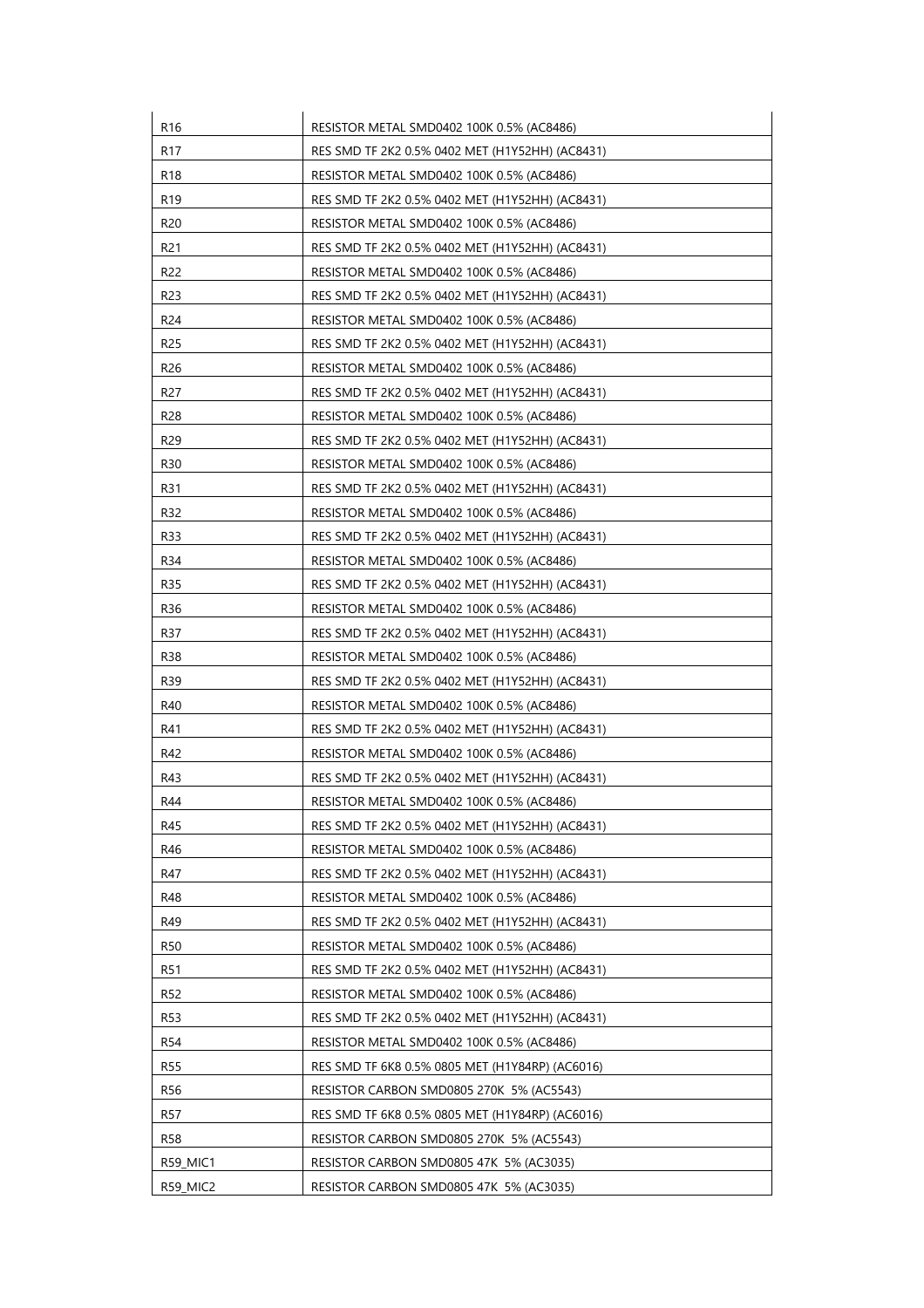| R59_MIC3         | RESISTOR CARBON SMD0805 47K 5% (AC3035)  |
|------------------|------------------------------------------|
| R59_MIC4         | RESISTOR CARBON SMD0805 47K 5% (AC3035)  |
| R59_MIC5         | RESISTOR CARBON SMD0805 47K 5% (AC3035)  |
| R59 MIC6         | RESISTOR CARBON SMD0805 47K 5% (AC3035)  |
| <b>R59_MIC7</b>  | RESISTOR CARBON SMD0805 47K 5% (AC3035)  |
| <b>R59_MIC8</b>  | RESISTOR CARBON SMD0805 47K 5% (AC3035)  |
| R59_MIC9         | RESISTOR CARBON SMD0805 47K 5% (AC3035)  |
| R59_MIC10        | RESISTOR CARBON SMD0805 47K 5% (AC3035)  |
| R59_MIC11        | RESISTOR CARBON SMD0805 47K 5% (AC3035)  |
| R59_MIC12        | RESISTOR CARBON SMD0805 47K 5% (AC3035)  |
| R59_MIC13        | RESISTOR CARBON SMD0805 47K 5% (AC3035)  |
| <b>R59 MIC14</b> | RESISTOR CARBON SMD0805 47K 5% (AC3035)  |
| R59_MIC15        | RESISTOR CARBON SMD0805 47K 5% (AC3035)  |
| R59_MIC16        | RESISTOR CARBON SMD0805 47K 5% (AC3035)  |
| R59_MIC17        | RESISTOR CARBON SMD0805 47K 5% (AC3035)  |
| R59_MIC18        | RESISTOR CARBON SMD0805 47K 5% (AC3035)  |
| <b>R59 MIC19</b> | RESISTOR CARBON SMD0805 47K 5% (AC3035)  |
| R59_MIC20        | RESISTOR CARBON SMD0805 47K 5% (AC3035)  |
| R59_MIC21        | RESISTOR CARBON SMD0805 47K 5% (AC3035)  |
| R59_MIC22        | RESISTOR CARBON SMD0805 47K 5% (AC3035)  |
| R59_MIC23        | RESISTOR CARBON SMD0805 47K 5% (AC3035)  |
| R59_MIC24        | RESISTOR CARBON SMD0805 47K 5% (AC3035)  |
| R60_MIC1         | RESISTOR CARBON SMD0805 220K 5% (AC4108) |
| R60_MIC2         | RESISTOR CARBON SMD0805 220K 5% (AC4108) |
| <b>R60 MIC3</b>  | RESISTOR CARBON SMD0805 220K 5% (AC4108) |
| <b>R60 MIC4</b>  | RESISTOR CARBON SMD0805 220K 5% (AC4108) |
| <b>R60_MIC5</b>  | RESISTOR CARBON SMD0805 220K 5% (AC4108) |
| R60_MIC6         | RESISTOR CARBON SMD0805 220K 5% (AC4108) |
| R60_MIC7         | RESISTOR CARBON SMD0805 220K 5% (AC4108) |
| R60 MIC8         | RESISTOR CARBON SMD0805 220K 5% (AC4108) |
| R60_MIC9         | RESISTOR CARBON SMD0805 220K 5% (AC4108) |
| R60_MIC10        | RESISTOR CARBON SMD0805 220K 5% (AC4108) |
| R60_MIC11        | RESISTOR CARBON SMD0805 220K 5% (AC4108) |
| R60_MIC12        | RESISTOR CARBON SMD0805 220K 5% (AC4108) |
| R60_MIC13        | RESISTOR CARBON SMD0805 220K 5% (AC4108) |
| R60_MIC14        | RESISTOR CARBON SMD0805 220K 5% (AC4108) |
| R60_MIC15        | RESISTOR CARBON SMD0805 220K 5% (AC4108) |
| R60_MIC16        | RESISTOR CARBON SMD0805 220K 5% (AC4108) |
| R60_MIC17        | RESISTOR CARBON SMD0805 220K 5% (AC4108) |
| R60_MIC18        | RESISTOR CARBON SMD0805 220K 5% (AC4108) |
| R60_MIC19        | RESISTOR CARBON SMD0805 220K 5% (AC4108) |
| R60_MIC20        | RESISTOR CARBON SMD0805 220K 5% (AC4108) |
| R60_MIC21        | RESISTOR CARBON SMD0805 220K 5% (AC4108) |
| R60_MIC22        | RESISTOR CARBON SMD0805 220K 5% (AC4108) |
| R60_MIC23        | RESISTOR CARBON SMD0805 220K 5% (AC4108) |
|                  |                                          |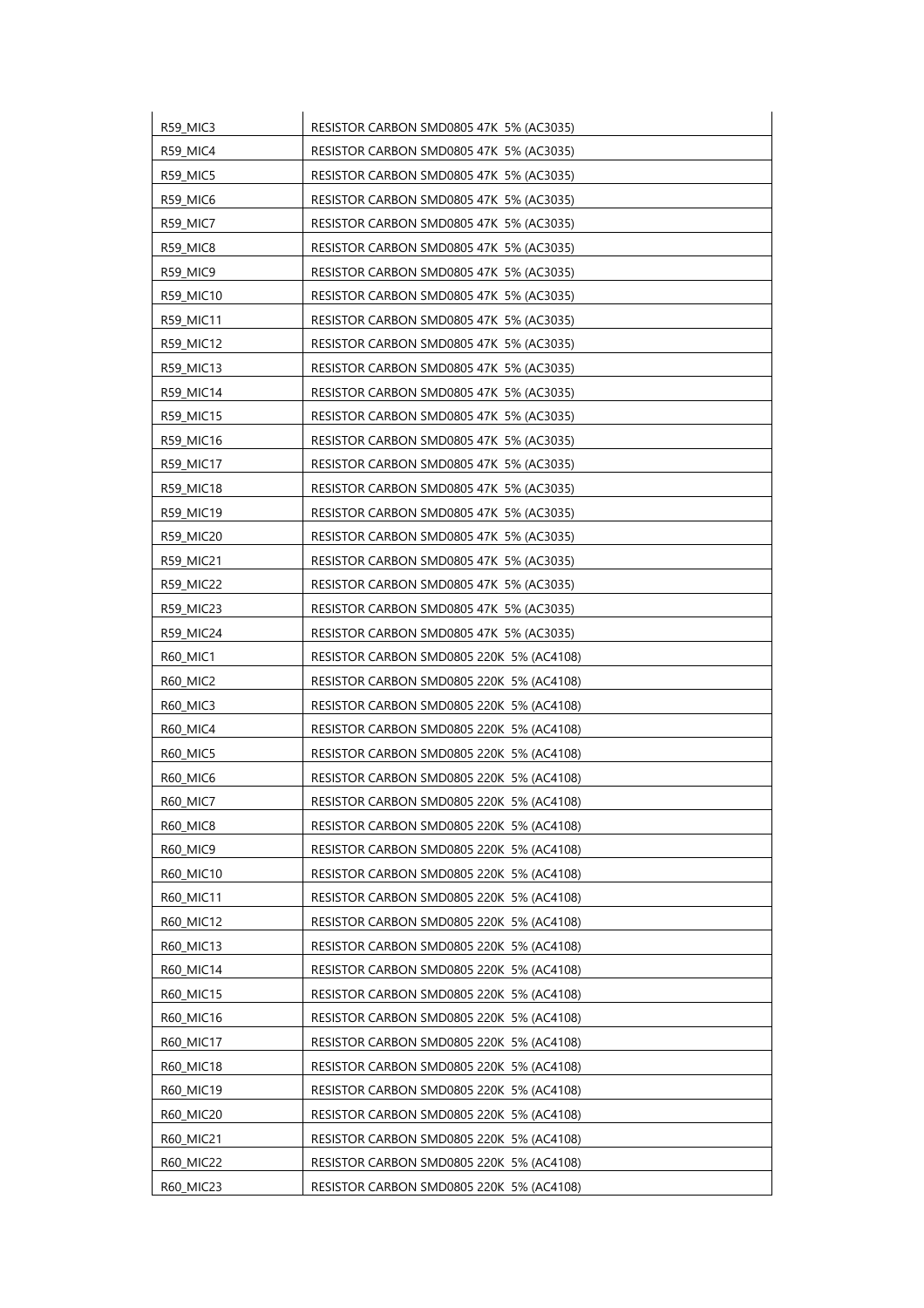| R60_MIC24       | RESISTOR CARBON SMD0805 220K 5% (AC4108)       |
|-----------------|------------------------------------------------|
| R61_MIC1        | RESISTOR METAL SMD0402 22K 0.5% (AC8478)       |
| R61_MIC2        | RESISTOR METAL SMD0402 22K 0.5% (AC8478)       |
| R61_MIC3        | RESISTOR METAL SMD0402 22K 0.5% (AC8478)       |
| R61_MIC4        | RESISTOR METAL SMD0402 22K 0.5% (AC8478)       |
| R61_MIC5        | RESISTOR METAL SMD0402 22K 0.5% (AC8478)       |
| <b>R61 MIC6</b> | RESISTOR METAL SMD0402 22K 0.5% (AC8478)       |
| R61_MIC7        | RESISTOR METAL SMD0402 22K 0.5% (AC8478)       |
| R61_MIC8        | RESISTOR METAL SMD0402 22K 0.5% (AC8478)       |
| R61_MIC9        | RESISTOR METAL SMD0402 22K 0.5% (AC8478)       |
| R61_MIC10       | RESISTOR METAL SMD0402 22K 0.5% (AC8478)       |
| R61_MIC11       | RESISTOR METAL SMD0402 22K 0.5% (AC8478)       |
| R61_MIC12       | RESISTOR METAL SMD0402 22K 0.5% (AC8478)       |
| R61_MIC13       | RESISTOR METAL SMD0402 22K 0.5% (AC8478)       |
| R61_MIC14       | RESISTOR METAL SMD0402 22K 0.5% (AC8478)       |
| R61_MIC15       | RESISTOR METAL SMD0402 22K 0.5% (AC8478)       |
| R61 MIC16       | RESISTOR METAL SMD0402 22K 0.5% (AC8478)       |
| R61_MIC17       | RESISTOR METAL SMD0402 22K 0.5% (AC8478)       |
| R61_MIC18       | RESISTOR METAL SMD0402 22K 0.5% (AC8478)       |
| R61_MIC19       | RESISTOR METAL SMD0402 22K 0.5% (AC8478)       |
| R61_MIC20       | RESISTOR METAL SMD0402 22K 0.5% (AC8478)       |
| R61_MIC21       | RESISTOR METAL SMD0402 22K 0.5% (AC8478)       |
| R61_MIC22       | RESISTOR METAL SMD0402 22K 0.5% (AC8478)       |
| R61_MIC23       | RESISTOR METAL SMD0402 22K 0.5% (AC8478)       |
| R61_MIC24       | RESISTOR METAL SMD0402 22K 0.5% (AC8478)       |
| R62_MIC1        | RES SMD TF 1K0 0.5% 0805 MET (H1Y83RQ)(AC6011) |
| <b>R62 MIC2</b> | RES SMD TF 1K0 0.5% 0805 MET (H1Y83RQ)(AC6011) |
| R62_MIC3        | RES SMD TF 1K0 0.5% 0805 MET (H1Y83RQ)(AC6011) |
| R62_MIC4        | RES SMD TF 1K0 0.5% 0805 MET (H1Y83RQ)(AC6011) |
| R62 MIC5        | RES SMD TF 1K0 0.5% 0805 MET (H1Y83RQ)(AC6011) |
| R62_MIC6        | RES SMD TF 1K0 0.5% 0805 MET (H1Y83RQ)(AC6011) |
| R62_MIC7        | RES SMD TF 1K0 0.5% 0805 MET (H1Y83RQ)(AC6011) |
| R62_MIC8        | RES SMD TF 1K0 0.5% 0805 MET (H1Y83RQ)(AC6011) |
| <b>R62_MIC9</b> | RES SMD TF 1K0 0.5% 0805 MET (H1Y83RQ)(AC6011) |
| R62_MIC10       | RES SMD TF 1K0 0.5% 0805 MET (H1Y83RQ)(AC6011) |
| R62 MIC11       | RES SMD TF 1K0 0.5% 0805 MET (H1Y83RQ)(AC6011) |
| R62_MIC12       | RES SMD TF 1K0 0.5% 0805 MET (H1Y83RQ)(AC6011) |
| R62_MIC13       | RES SMD TF 1K0 0.5% 0805 MET (H1Y83RQ)(AC6011) |
| R62_MIC14       | RES SMD TF 1K0 0.5% 0805 MET (H1Y83RQ)(AC6011) |
| R62_MIC15       | RES SMD TF 1K0 0.5% 0805 MET (H1Y83RQ)(AC6011) |
| R62_MIC16       | RES SMD TF 1K0 0.5% 0805 MET (H1Y83RQ)(AC6011) |
| R62_MIC17       | RES SMD TF 1K0 0.5% 0805 MET (H1Y83RQ)(AC6011) |
| R62_MIC18       | RES SMD TF 1K0 0.5% 0805 MET (H1Y83RQ)(AC6011) |
| R62_MIC19       | RES SMD TF 1K0 0.5% 0805 MET (H1Y83RQ)(AC6011) |
| R62_MIC20       | RES SMD TF 1K0 0.5% 0805 MET (H1Y83RQ)(AC6011) |
|                 |                                                |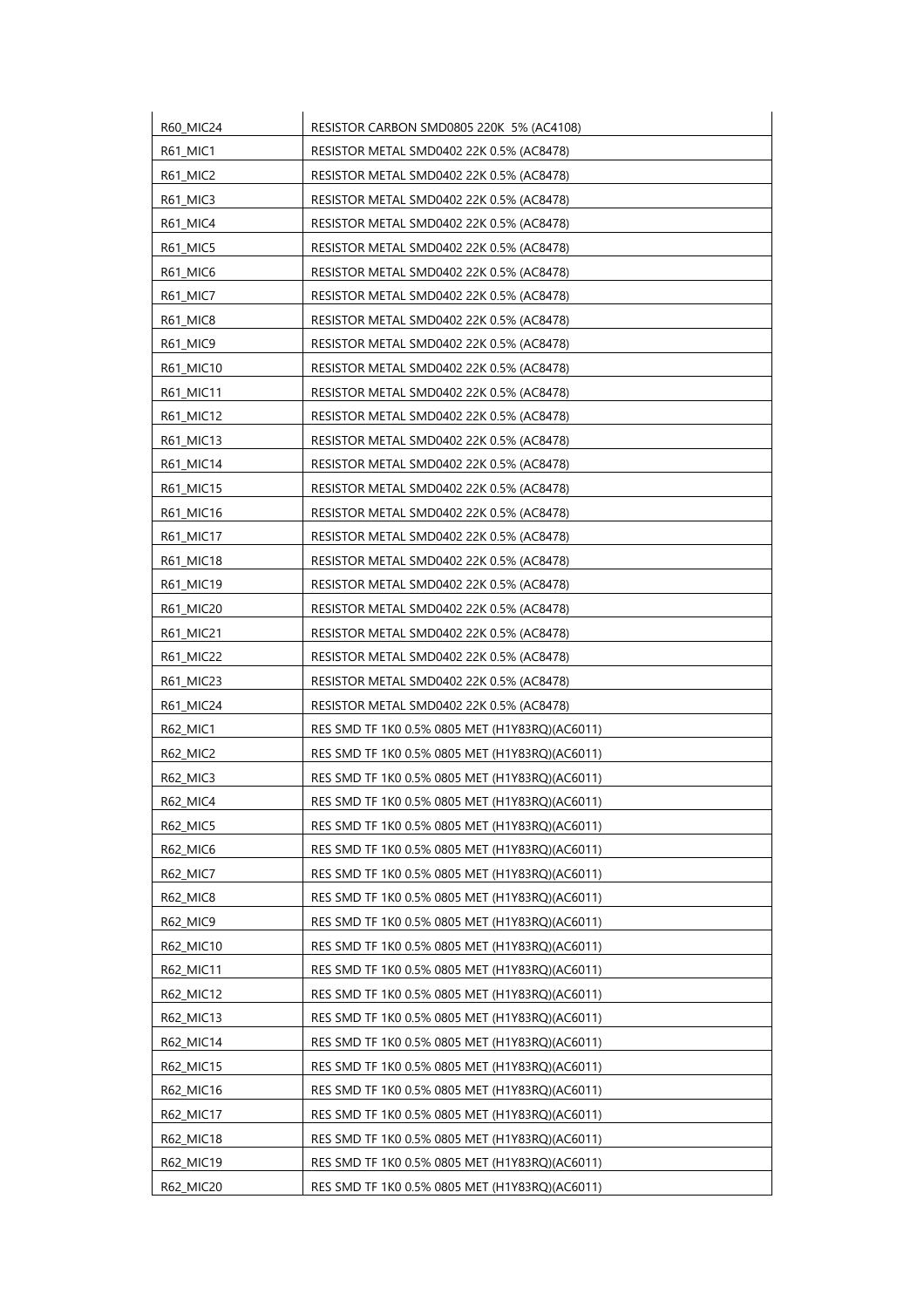| <b>R62 MIC21</b> | RES SMD TF 1K0 0.5% 0805 MET (H1Y83RQ)(AC6011)  |
|------------------|-------------------------------------------------|
| R62_MIC22        | RES SMD TF 1K0 0.5% 0805 MET (H1Y83RQ)(AC6011)  |
| R62_MIC23        | RES SMD TF 1K0 0.5% 0805 MET (H1Y83RQ)(AC6011)  |
| R62_MIC24        | RES SMD TF 1K0 0.5% 0805 MET (H1Y83RQ)(AC6011)  |
| R63              | RESISTOR CARBON SMD0805 47K 5% (AC3035)         |
| R64              | RESISTOR CARBON SMD0805 220K 5% (AC4108)        |
| R65              | RESISTOR METAL SMD0402 22K 0.5% (AC8478)        |
| R66              | RES SMD TF 1K0 0.5% 0805 MET (H1Y83RQ)(AC6011)  |
| R67              | RESISTOR CARBON 1R0 PRE FORMED 1/4W 5% (AC0358) |
| R68              | RES SMD TF 10K 0.5% 0805 MET (H1Y84XR) (AC6018) |
| R <sub>69</sub>  | RES SMD TF 10K 0.5% 0805 MET (H1Y84XR) (AC6018) |
| R70              | RES SMD TF 10K 0.5% 0805 MET (H1Y84XR) (AC6018) |
| R71              | RES SMD TF 10K 0.5% 0805 MET (H1Y84XR) (AC6018) |
| R72              | RES SMD TF 9K1 0.5% 0805 MET (H1Y84XA) (AC8508) |
| R73              | RESISTOR CARBON SMD0805 82K 5% (AC4894)         |
| R74              | RESISTOR METAL FILM SMD0805 470K 2% (AC2844)    |
| R75              | RESISTOR CARBON SMD0805 4R7 5% (AC4893)         |
| R76              | RESISTOR CARBON SMD0805 2R0 5% (AC3032)         |
| R77              | RES SMD TF 1K0 0.5% 0805 MET (H1Y83RQ)(AC6011)  |
| R78              | RESISTOR FOIL SMD2010 0R01 1% (AC8731)          |
| R79              | RESISTOR METAL SMD0402 47K 0.5% (AC8482)        |
| R80              | RES SMD TF 47K 0.5% 0805 MET (H1Y85RL) (AC6024) |
| R81              | RES SMD TF 620R 0.5% 0805 MET (AC6892)          |
| R92              | RES SMD TF 2K2 0.5% 0402 MET (H1Y52HH) (AC8431) |
| R93              | RESISTOR METAL SMD0402 100K 0.5% (AC8486)       |
| R94              | RES SMD TF 2K2 0.5% 0402 MET (H1Y52HH) (AC8431) |
| R95              | RESISTOR METAL SMD0402 100K 0.5% (AC8486)       |
| R96              | RES SMD TF 2K2 0.5% 0402 MET (H1Y52HH) (AC8431) |
| R97              | RESISTOR METAL SMD0402 100K 0.5% (AC8486)       |
| R98              | RES SMD TF 2K2 0.5% 0402 MET (H1Y52HH) (AC8431) |
| R99              | RESISTOR METAL SMD0402 100K 0.5% (AC8486)       |
| R <sub>100</sub> | RES SMD TF 2K2 0.5% 0402 MET (H1Y52HH) (AC8431) |
| R <sub>101</sub> | RESISTOR METAL SMD0402 100K 0.5% (AC8486)       |
| R <sub>102</sub> | RES SMD TF 2K2 0.5% 0402 MET (H1Y52HH) (AC8431) |
| R <sub>103</sub> | RESISTOR METAL SMD0402 100K 0.5% (AC8486)       |
| R <sub>104</sub> | RES SMD TF 2K2 0.5% 0402 MET (H1Y52HH) (AC8431) |
| R <sub>105</sub> | RESISTOR METAL SMD0402 100K 0.5% (AC8486)       |
| R <sub>106</sub> | RES SMD TF 2K2 0.5% 0402 MET (H1Y52HH) (AC8431) |
| R <sub>107</sub> | RESISTOR METAL SMD0402 100K 0.5% (AC8486)       |
| R <sub>108</sub> | RES SMD TF 2K2 0.5% 0402 MET (H1Y52HH) (AC8431) |
| R <sub>109</sub> | RESISTOR METAL SMD0402 100K 0.5% (AC8486)       |
| R <sub>110</sub> | RES SMD TF 2K2 0.5% 0402 MET (H1Y52HH) (AC8431) |
| R <sub>111</sub> | RESISTOR METAL SMD0402 100K 0.5% (AC8486)       |
| R <sub>112</sub> | RES SMD TF 2K2 0.5% 0402 MET (H1Y52HH) (AC8431) |
| R113             | RESISTOR METAL SMD0402 100K 0.5% (AC8486)       |
|                  |                                                 |